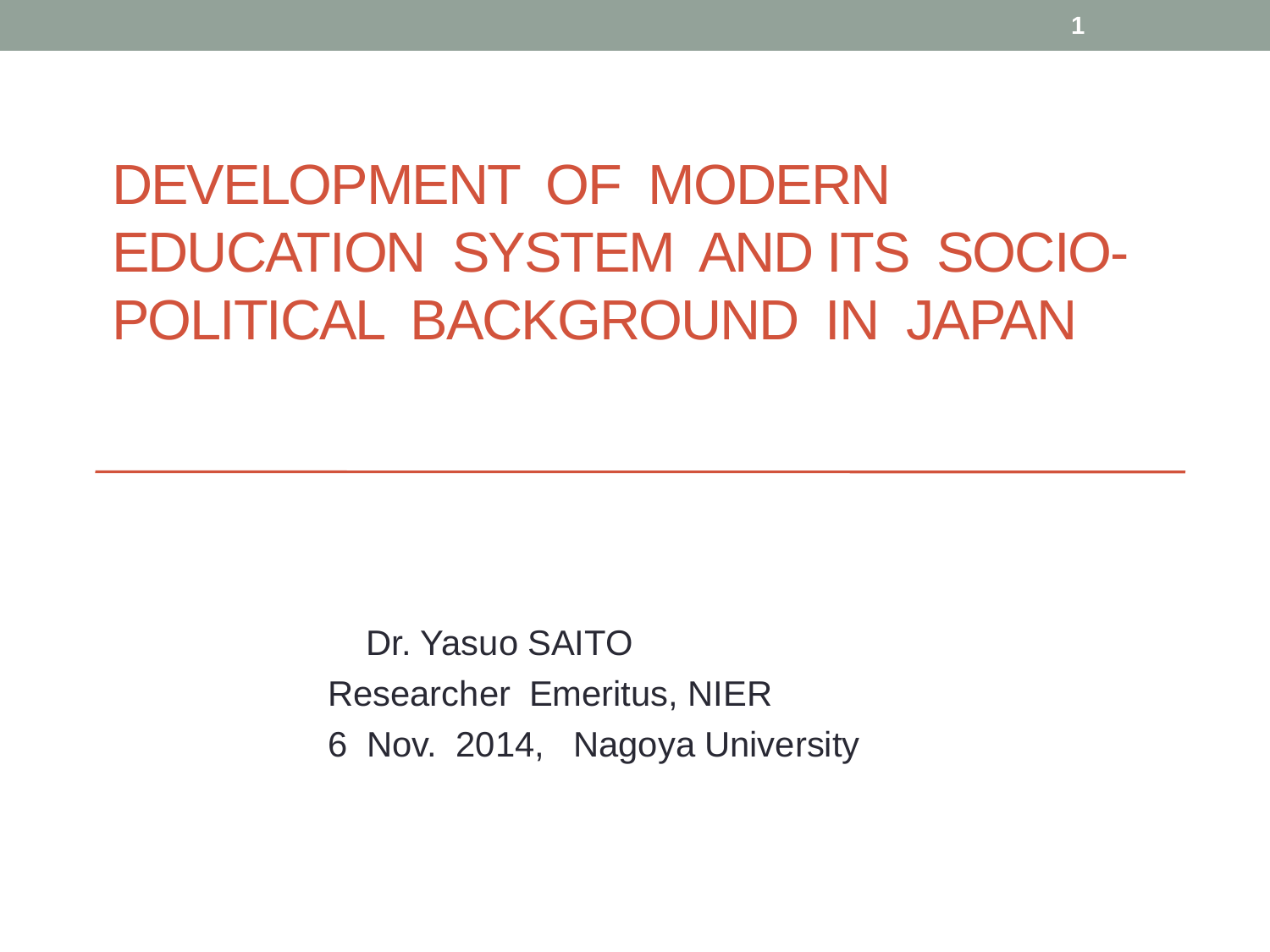# Modernization of Japan

- In 1868, a political revolution known as the Meiji Restoration took place in Japan, marked by the collapse of the political power of the Tokugawa shogunate, and the birth of a new system of political authority with the Emperor at its head.
- The new government under Emperor Meiji attempted to overcome the political crisis by abolishing the feudal regime and turning Japan into a unified, modern nation-state. Adopting as its main slogans, "Civilization and Enlightenment"(文明開化),"Enrich the Country, Strengthen the Military"( 富 国 強 兵 ), the new government introduced modern social and economic systems to Japan.
- Educational reforms were also included within this modernization package.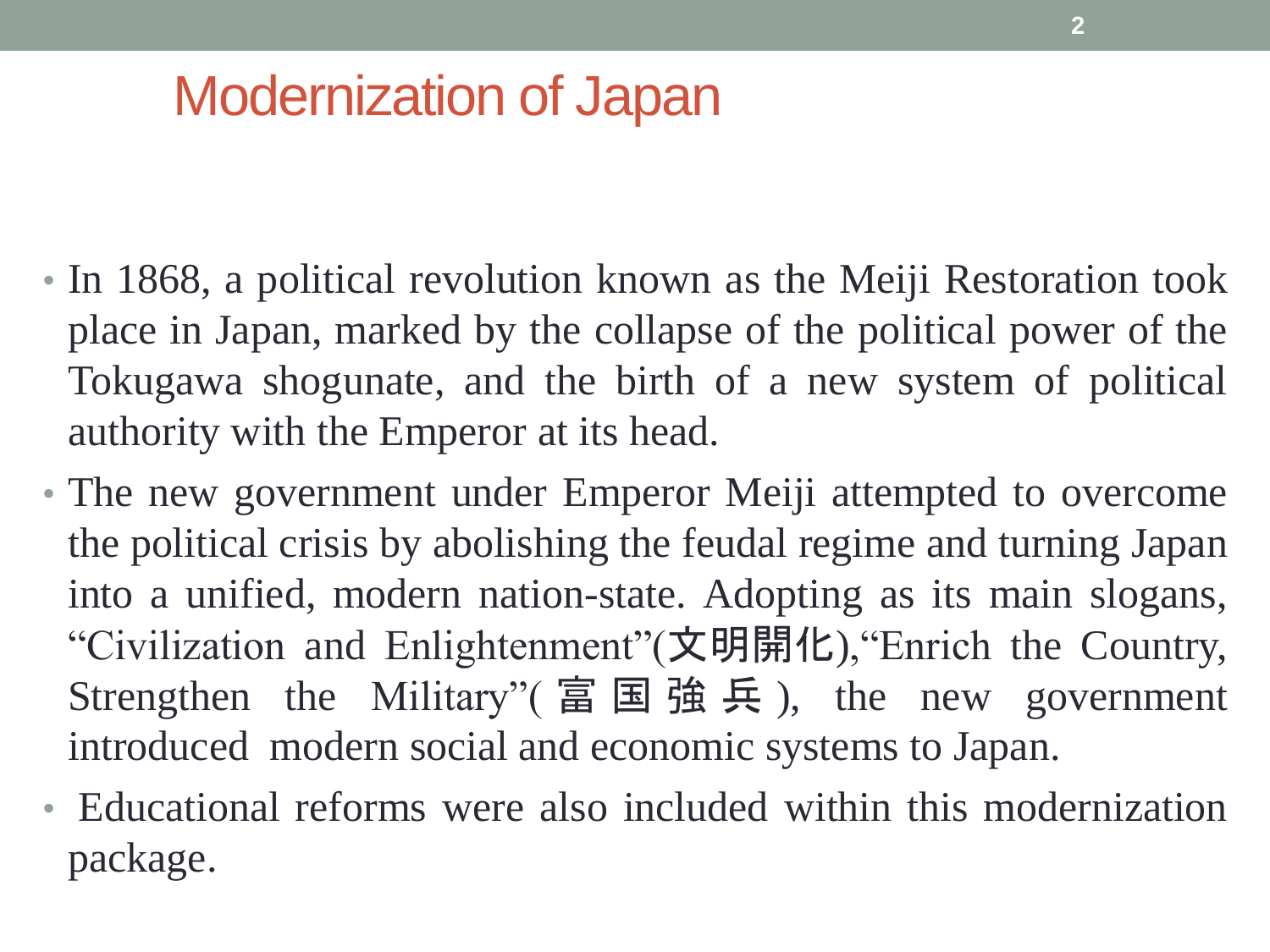Fundamental Code of Education (Gakusei) in 1872 "Proclamation of Education for All"

 In 1871, the Department of Education was established and in 1872, the first systematic education regulation was promulgated in the form of the Fundamental Code of Education (*Gakusei*).

In its "preface" the government declared;

 "The Department of Education will soon establish an educational system and will revise the regulations relating education thereto from time to time; wherefore there shall, in the future, be no community with an illiterate family, nor a family with an illiterate person. Every guardians shall bring up his children with tender care, never failing to have them attend school. A guardian who fails to send a young child, whether a boy or girl, to elementary schools shall be deemed negligent of his duty."

 「自今以後一般の人民、華士族農工商及婦女子、必ず邑(むら)に 不学の戸なく、家に不学の人なからしめん事を期す」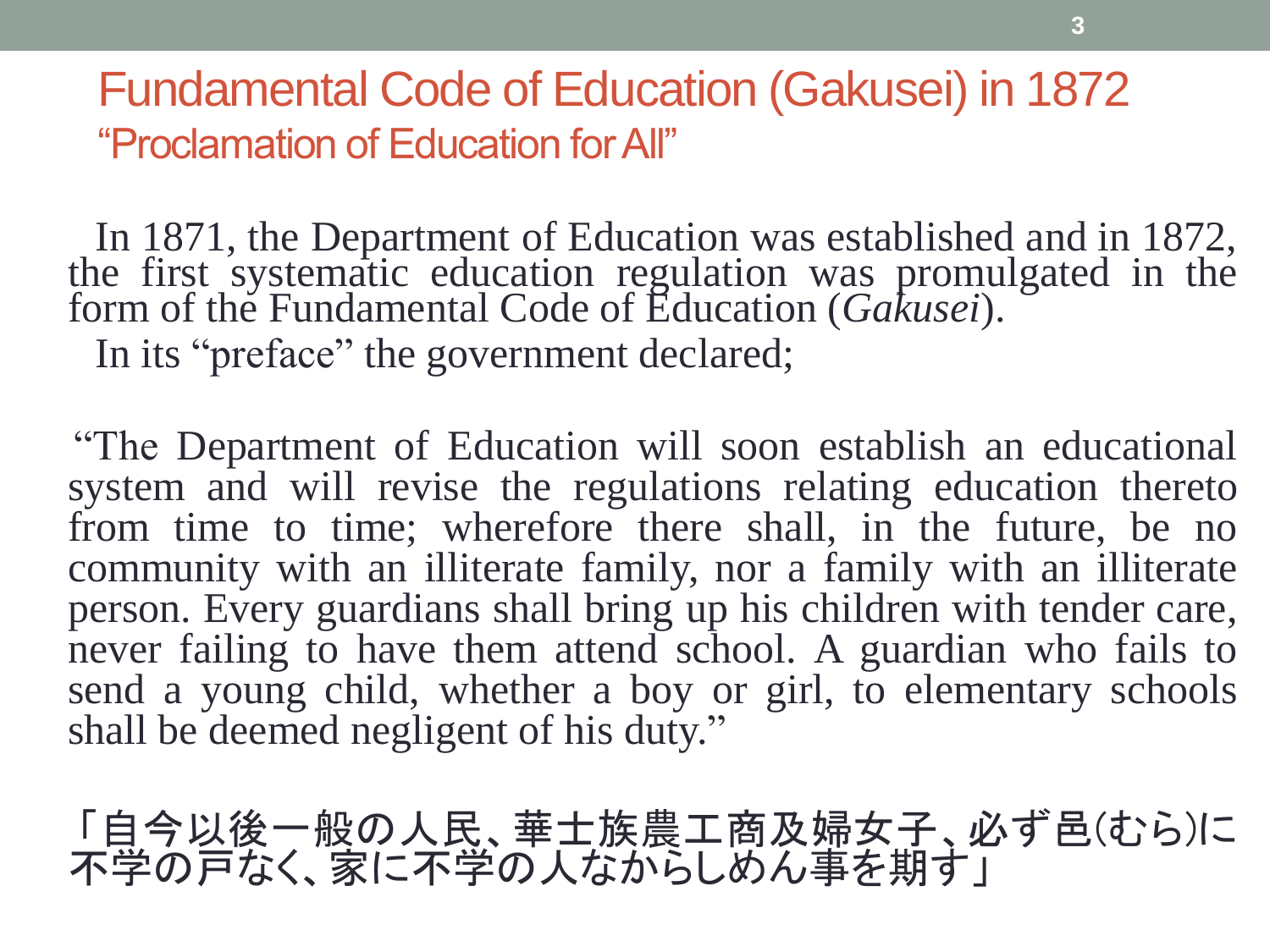# Planning in Gakusei

- The school system followed the American model of the time, which consisted of three levels, elementary school, middle school and university. The administrative system followed the French, with strong central control by Ministry of Education and the system of school districts.
- Entire country was divided into eight university districts, each of these was divided into 32 middle school districts, and each of these was further divided into 210 elementary school districts. In principle, all children were required to attend to elementary school, regardless of sex, parental occupation, or social status.
- They planned an ambitious and huge school system that was composed of 8 universities, 256 middle schools and more than 50,000 elementary schools.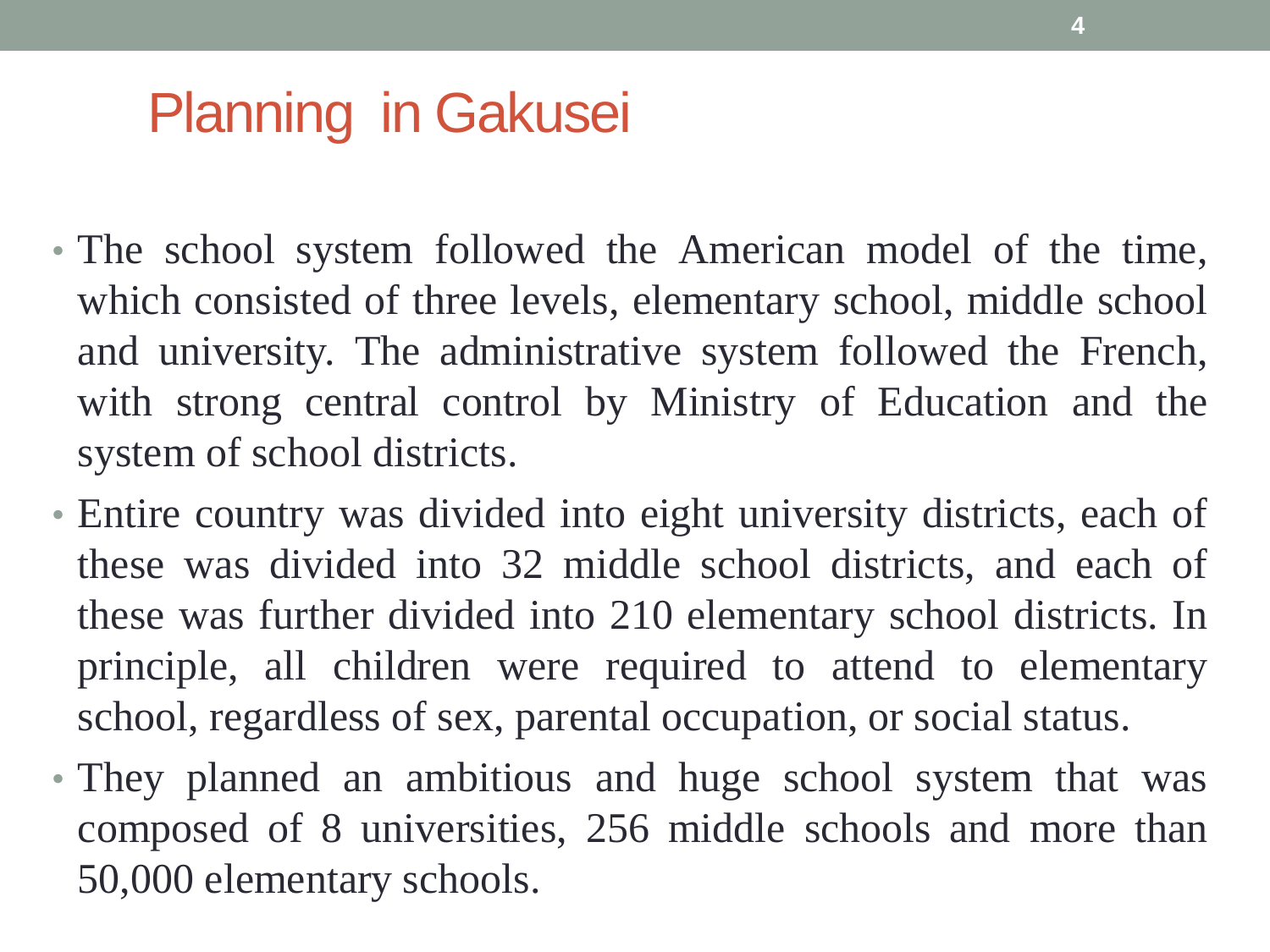#### The 50<sup>th</sup> anniversary of Gakusei (1922, T.11)

 "I am very proud that in spite of difficulties and twists and turns we have faced since the promulgation of Gakusei in 1872, Japanese education has steadily developed and amounted to the today's prosperity. ….We are very pleased at recognizing the great progress of education carried out during these fifty years".

"Foreword" by Minister of Education at that time

「(学制頒布以来)幾多の苦節もあり曲折もあり、起伏もあったにも拘らず、さい はひ何等の故障もなく順調に進んで、今日の隆盛を見るに至ったのは国家の ためひとへに慶賀に堪へない次第である」 (文相巻頭言)

文部省 『学制五十年史』 大正11年

"We believe that as far as school education system is concerned,

Japan has caught up with the advanced nations of the west."

「我が国現今の(教育)制度は外国のものに比して、大いなる遜色を有しないと 信ずるが、なほ時勢の推移に応じて、断えず修補改訂を加える必要のあること は論を俟たぬ」 428頁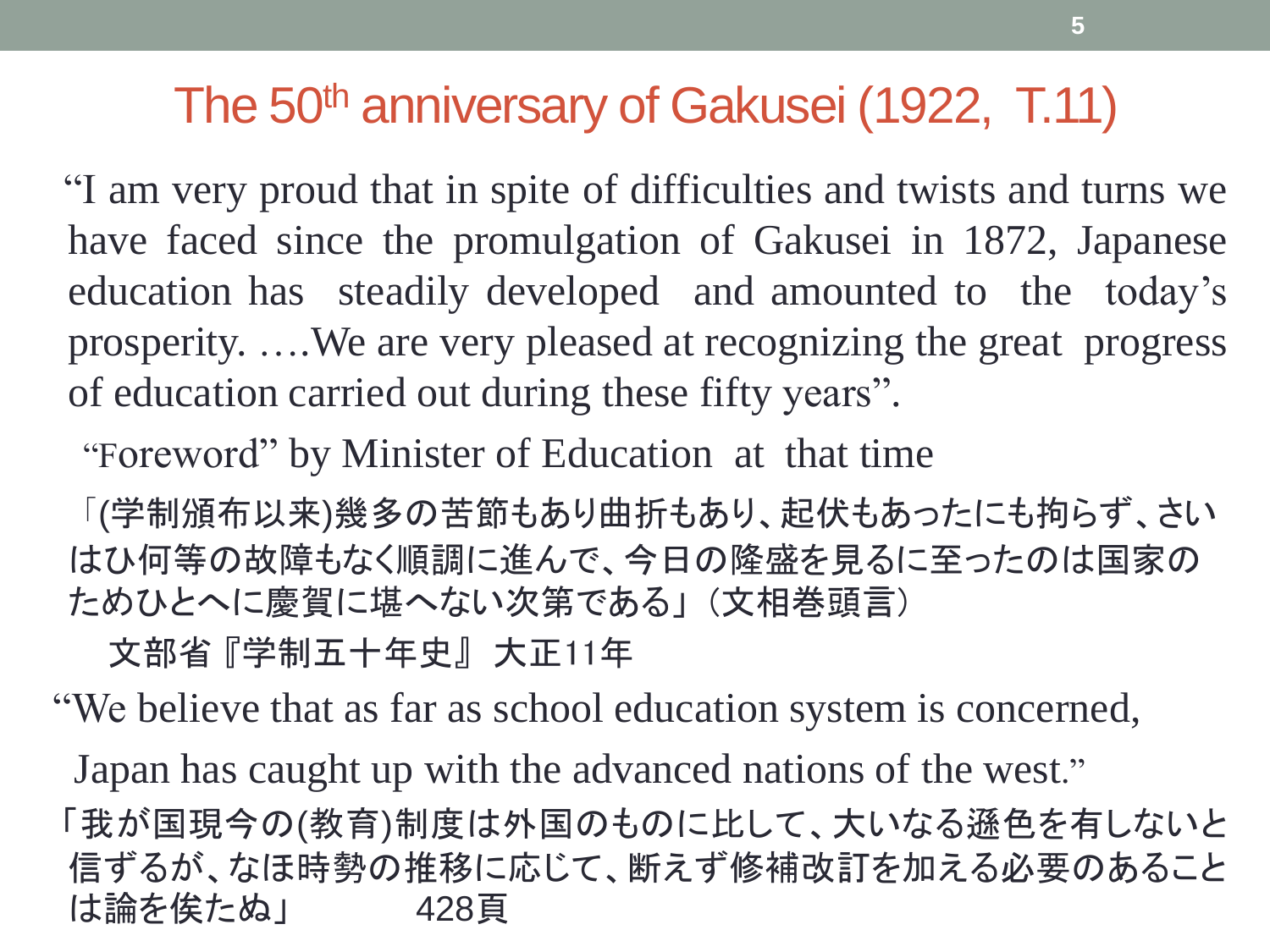#### Original plan and performance in fifty years later

|                     | 1873 (planning)                     | As of 1920 (existing)              |
|---------------------|-------------------------------------|------------------------------------|
| Higher              | 8<br>University                     | 16<br>University                   |
|                     | <b>Professional College</b><br>some | <b>Higher School</b><br>15         |
|                     |                                     | <b>Professional College</b><br>101 |
| Middle              | 256<br><b>Secondary School</b>      | 368<br>Middle School for boys      |
|                     |                                     | Girls' High School<br>336          |
|                     |                                     | <b>Vocational School</b><br>279    |
| Elementary          | <b>Elementary School</b><br>53,760  | 25,562<br><b>Elementary School</b> |
|                     | (Enrollment rate in 1873)           | (Enrollment rate in 1920)          |
|                     | 39.9%<br><b>boys</b>                | 99.2%<br>boys                      |
|                     | 15.1%<br>girls                      | 98.8%<br>girls                     |
|                     | 28.1%<br>total                      | 99.0%<br>total                     |
|                     |                                     |                                    |
| Teacher<br>Training | 8<br><b>Normal School</b>           | <b>Normal School</b><br>94         |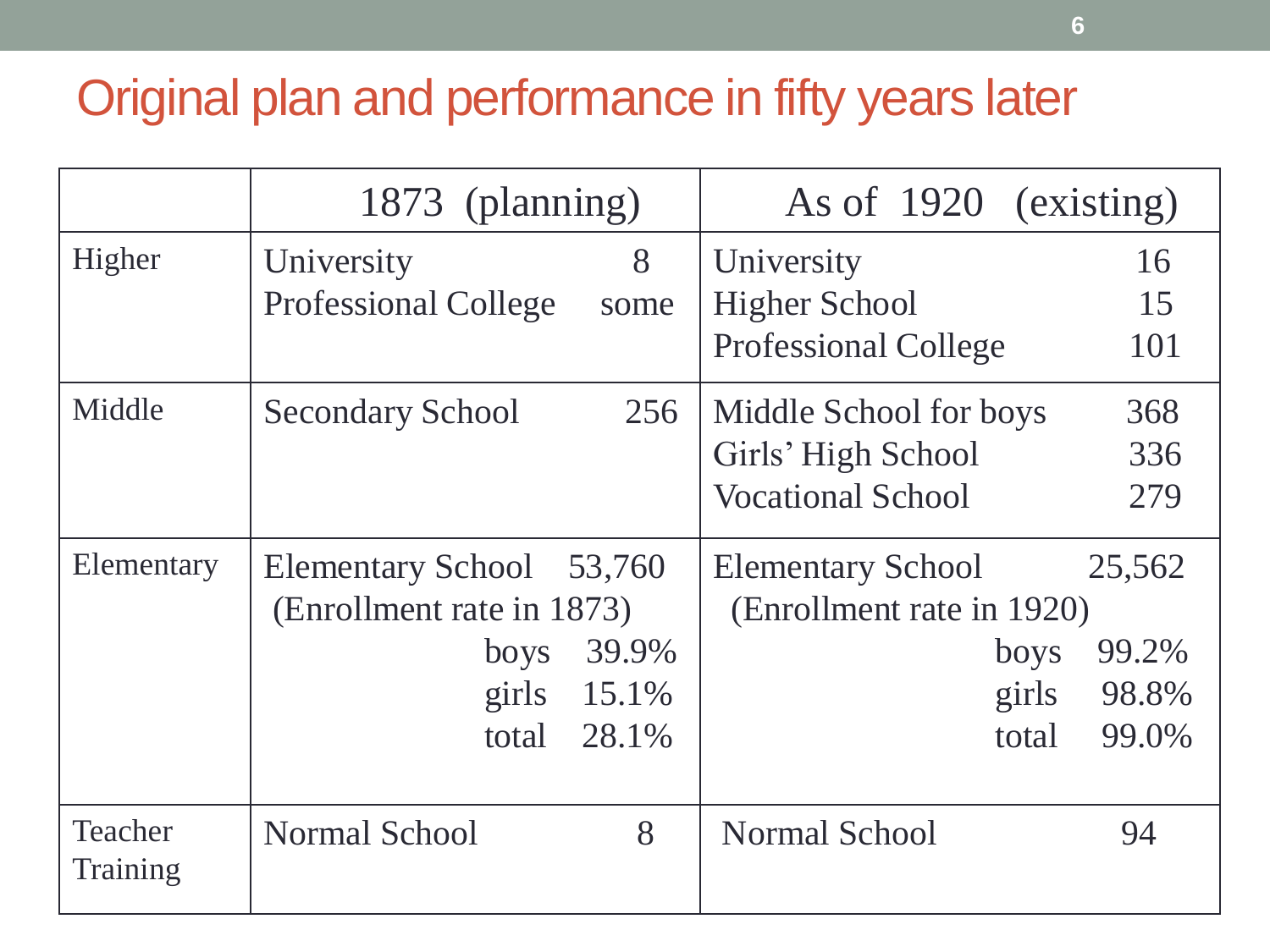### Initial Conditions (Socio-political Background) for the Modernization of Japanese Education

- What made it possible for modern education to develop so rapidly? The following conditions favored such a development:
- (1) Cultural and Educational Legacy of the Edo era
- (2) Non-religious character of education and linguistic uniformity in education
- (3) Recognition of nation-building and national unity through education
- (4) Early emergence of the credential (meritocracy) society
- (5) No experience of any colonial system of education and the possibility of choosing from a wide diversity of foreign models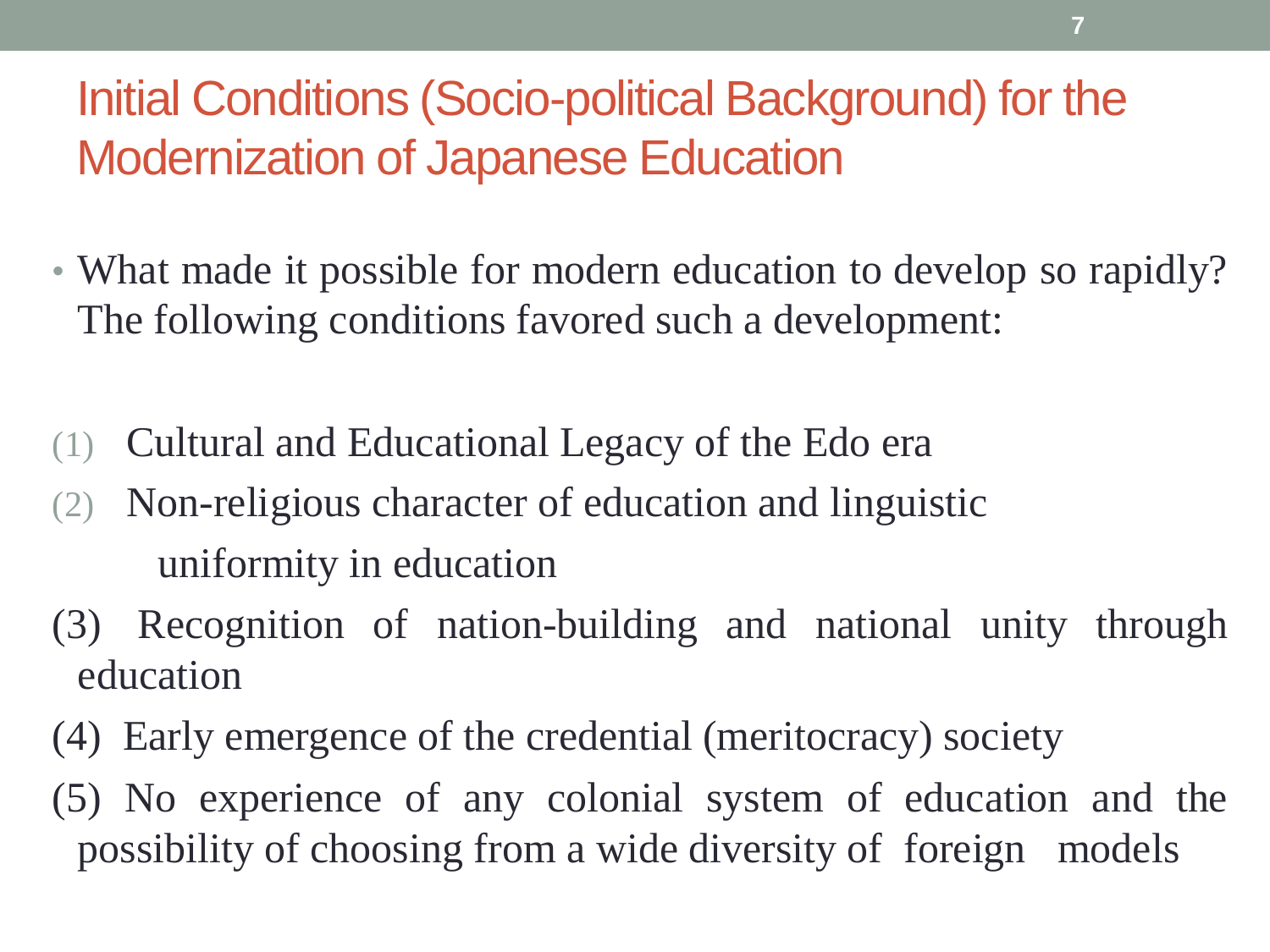## (1) Cultural and Educational Legacy of the Edo (Tokugawa) era

- In the Tokugawa era (1603-1868), Japan enjoyed long peace and social stability. Under these conditions, there was a wide diffusion of educational institutions. For the samurai class, there were public education institutions (*Hankô* o fief schools) to learn the literatures of the Chinese classics (Confucian Studies). On the other hand, private academies (*Shijuku*), equivalent to secondary school, developed and they were open to all regardless of class. And there was a large number of popular learning houses called *Terakoya*, which concentrated on teaching of 3Rs to the commoners. The literacy rate among ordinary people was high by world standards at this time.
	- ・ New Meiji government promoted educational reform by establishing new schools while making use of exiting institutions.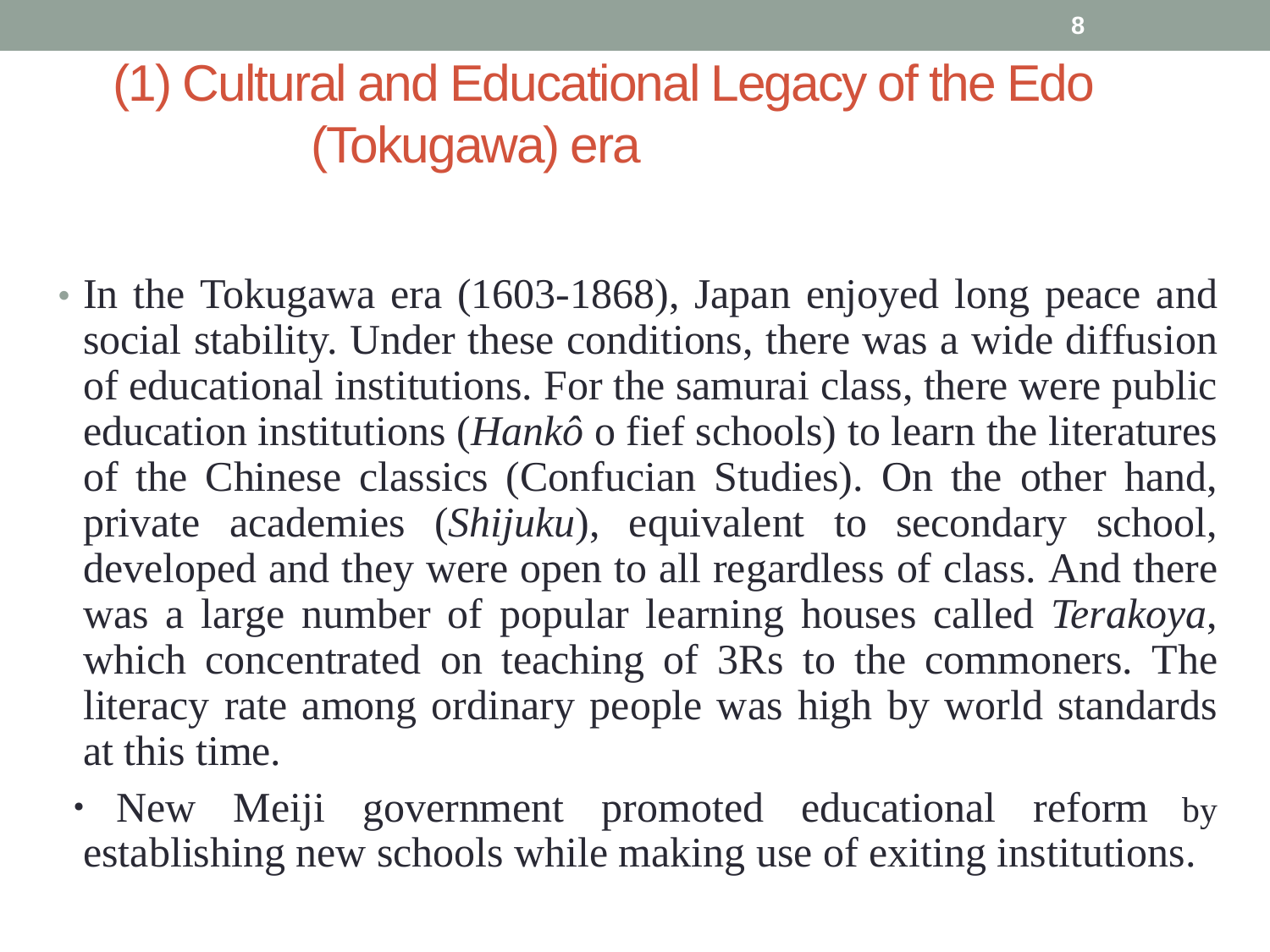# (2) Secular character and linguistic uniformity in education

- Education had a strongly secular character, and the traditional religions such as Buddhism and Shinto did not have their own distinctive educational institutions. We could avoid the conflict between religion and education.
- Thanks to comparatively homogeneous cultural and linguistic traditions, there was no problem about using Japanese as the sole medium of instruction from the start. We did not need any bilingual and bicultural education.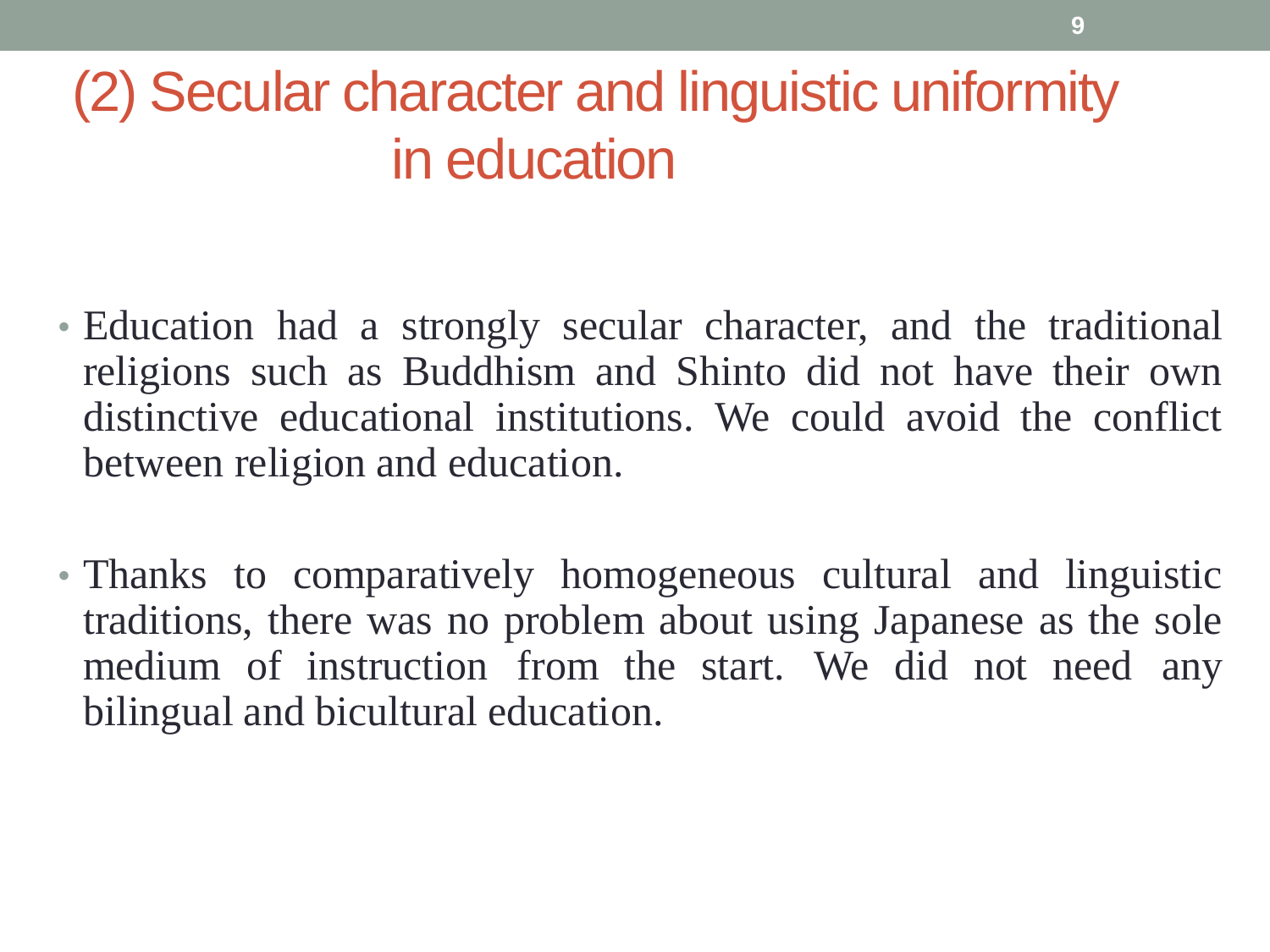#### (3)Awareness of national unity through education

- ・ For a long time, as a result of the feudal system and the system of social classes, the formation of a common national consciousness had been held back. However, amidst the atmosphere of crisis in the face of external pressure at the end of the Edo era, there was a growing awareness that to keep the country independent, national unity and common national consciousness would be strongly needed.
- There was a growing consensus among political leaders of Meiji restoration on the importance of forming national unity through education. They conceived a new plan abolishing the traditional education based on the class system and offering equal educational opportunity to all people .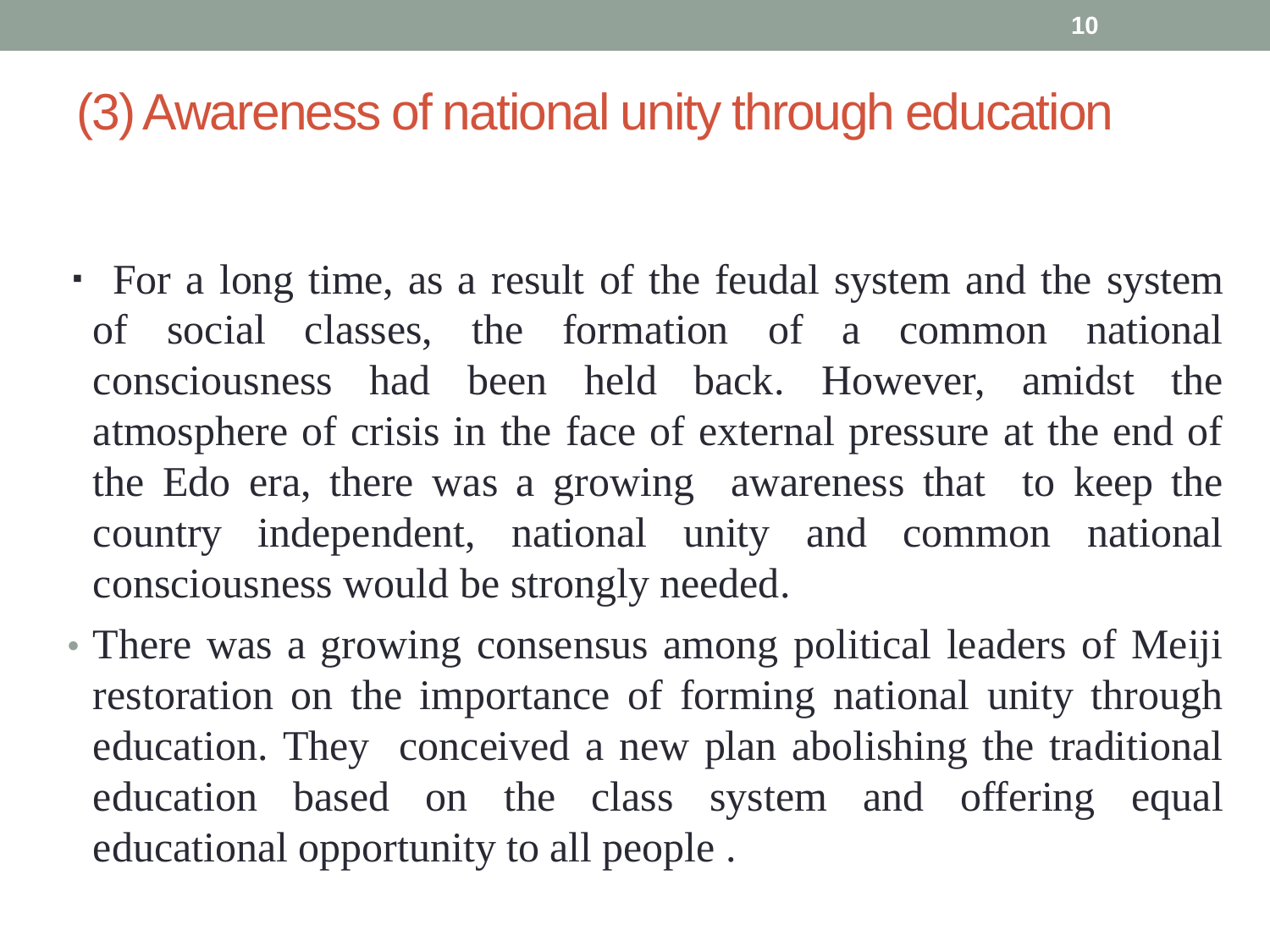### (4) Early emergence of the credential (meritocracy) **society**

 In the face of national crisis at the end of the Edo era, in place of the traditional hereditary system, a system of social selection and social mobility mainly on the basis of individual academic attainment and ability was introduced.

 In this way, in the early period of the nation-building, the initial conditions had been laid for the advent of the "academic-credential society" in which employment and social status were decided on the basis of a person's educational attainment.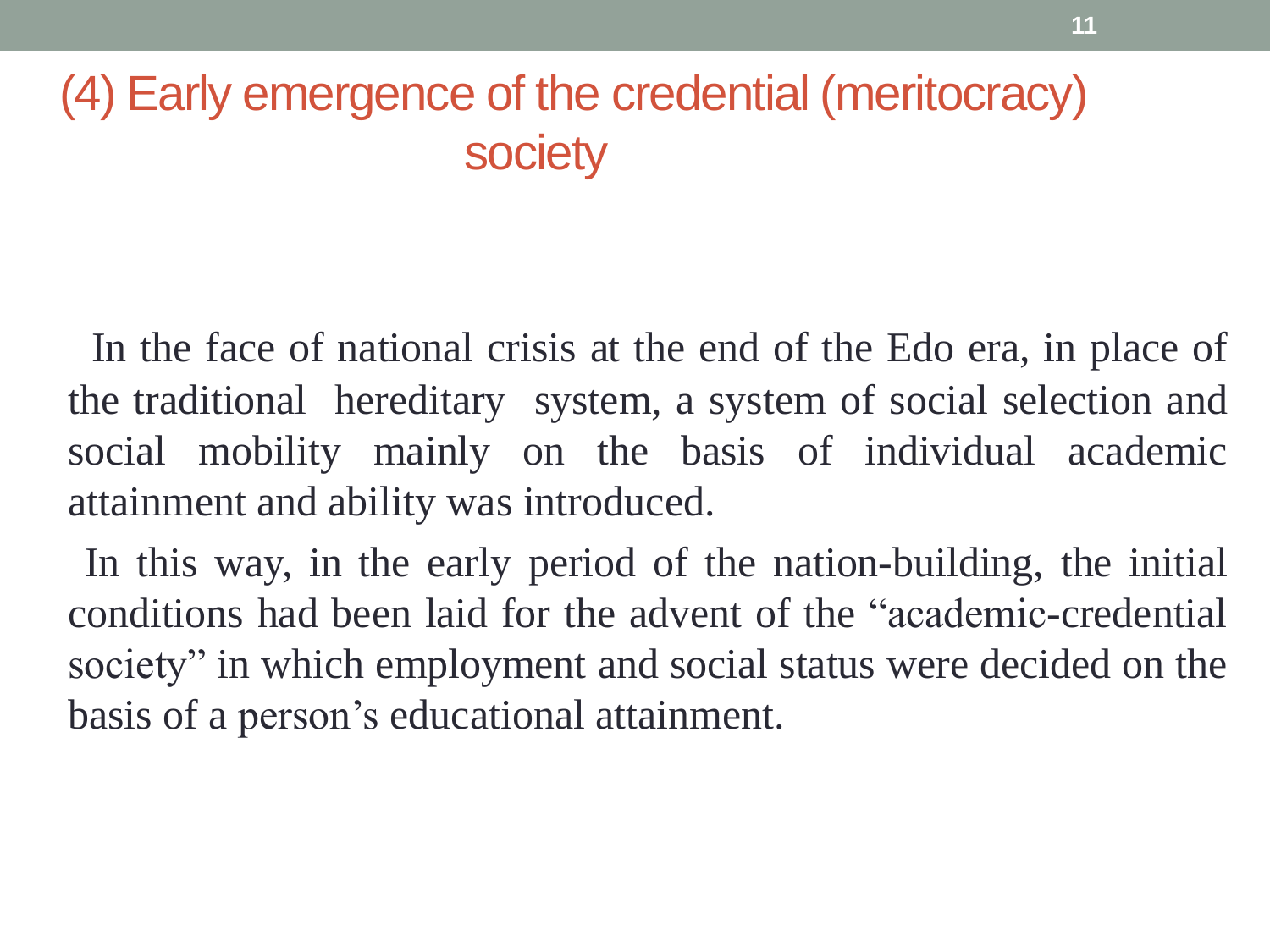### (5) No experience of any colonial system of education and the possibility of choosing models

 Japan maintained its independence and did not have the experience of being made into a colony. It did not have the educational legacy introduced by former rulers, as was the case in many developing countries. Consequently, at the time of introducing a modern educational system, Japan had the policy option of choosing appropriate models from different developed countries.

 Japan could employ many foreign consultants and specialist from different countries and also could dispatch student overseas to many countries at its own will.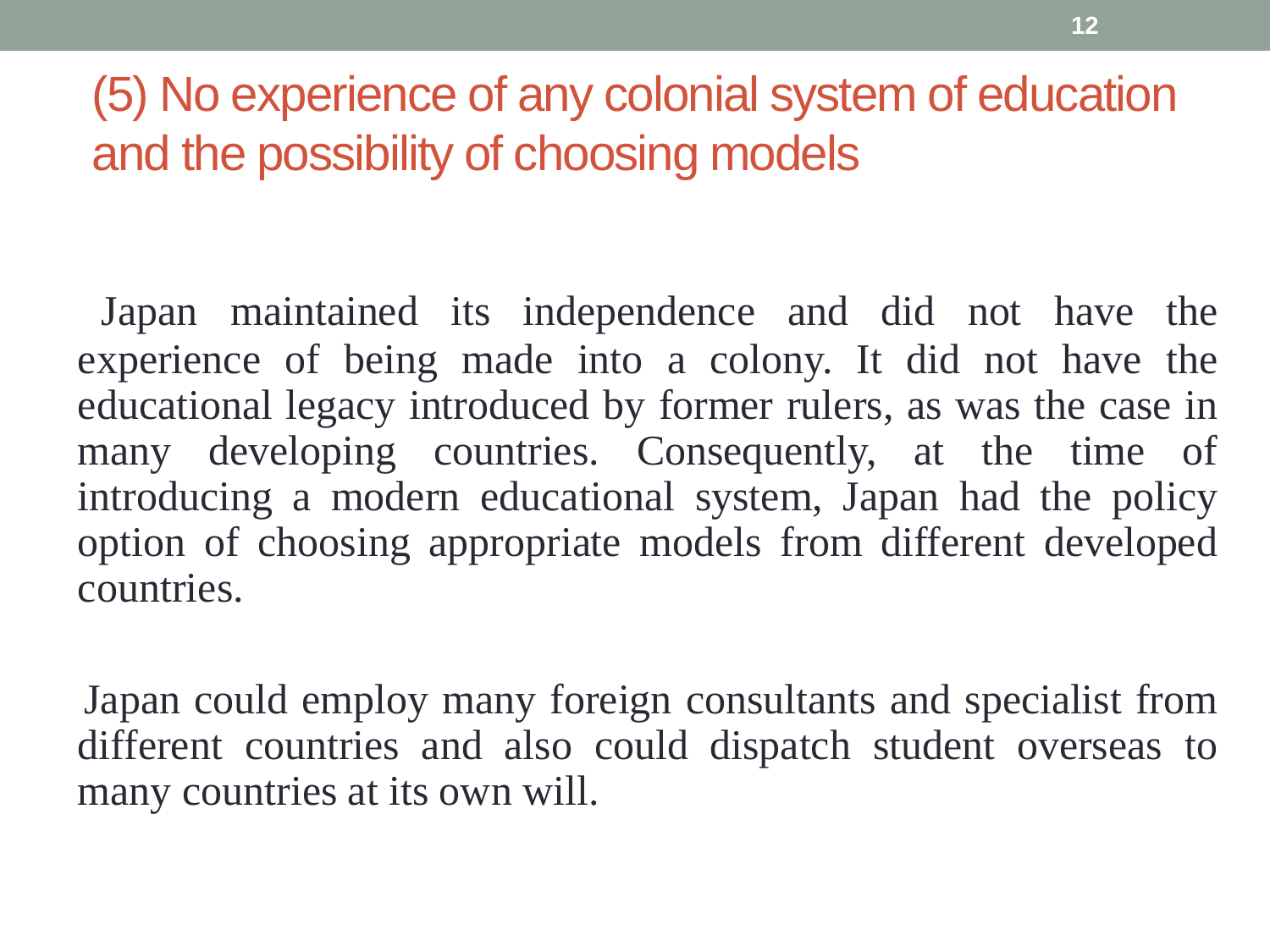#### Stages of Development of Modern Education (1)

- I. Introduction of a modern education system and the stage of "borrowing" and "trial and error": 1868-1885
	- 1872 Fundamental Code of Education (学制)
	- 1879 Education Order (教育令)
	- 1880 Revised Education Order (改正教育令) Imperial Wish on Principle of education (教学聖旨)
- Ⅱ.Stage of establishing a nationalistic education policy and the fundamental framework of education system : 1886-1890s
	- 1886 Imperial University Order (帝国大学令), Elementary School Order (小学校令), Middle School Order (中学校令),Normal School Order (師範学校令)
	- 1889 Imperial Constitution (大日本帝国憲法)
	- 1890 Imperial Rescript on Education (教育勅語) Second Elementary School Order (第二次小学校令)
	- 1894 Higher School Order (高等学校令)
	- 1897 Normal Education Order (師範教育令)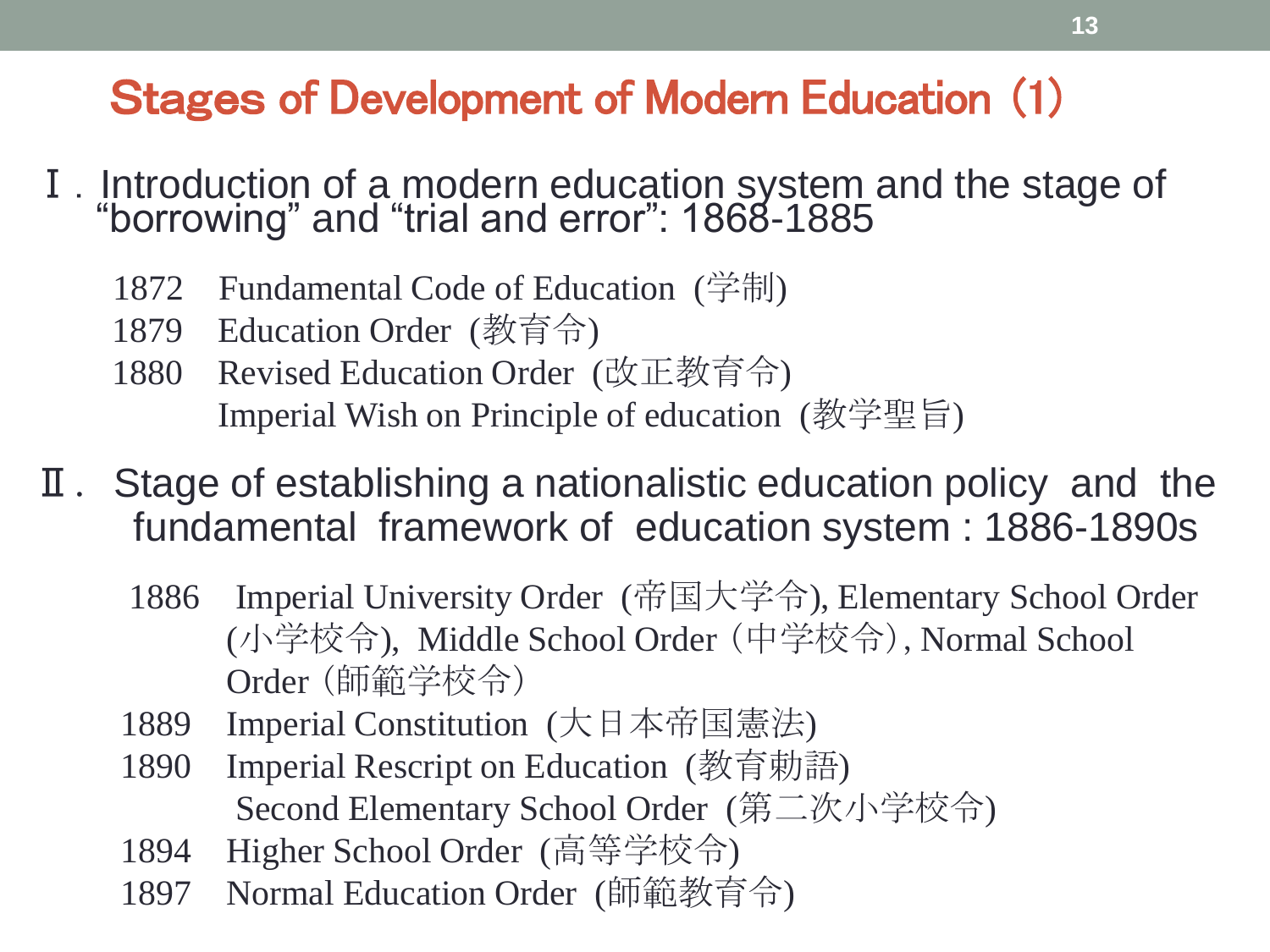#### Stages of Development of Modern Education (2)

- Ⅲ.Stage of accomplishing universal primary education and development of secondary education: 1899-1910s
	- 1899 Revised Middle School Order (改正中学校令), Girls' High School Order (高等女学校令), Vocational School Order (実業学校令), Private School Order (私立学校令)
	- 1900 Third Elementary School Order (第三次小学校令)
	- 1903 Professional School Order (専門学校令)
- Ⅳ.Stage of development of higher education: 1918-1920s

1918 University Order (大学令), Higher School Order (改正高等学校令)

Ⅴ.Stage of education in militarism and ultra-nationalism: 1930- 1945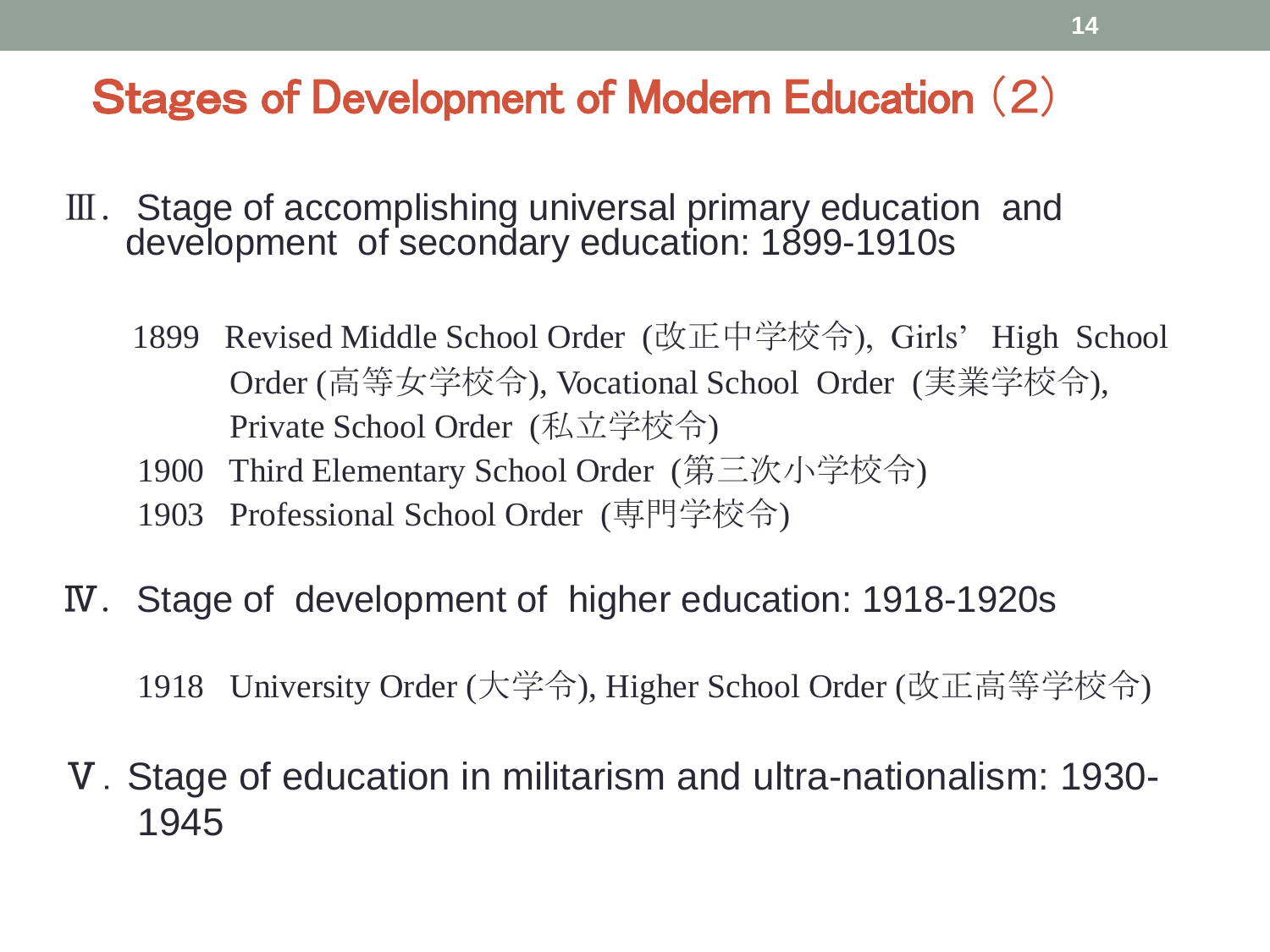### Struggle and stagnation in the early stage

- From 1868 to 1885, Japanese education faced the many difficulties and twists and turns.
- The content of elementary school was modeled on that of American schools, and the textbooks used were also either translations or copies of Western textbooks. This kind of education made parents feel uncomfortable and aroused feelings of resistance.
- Department of Education appropriated large funds for employing foreign professors and sending many students to study overseas, so for the establishment and running of elementary schools, the government had to be dependent on local community funds, taxes on the residents of school districts, and tuition fees for students.
- ・ There were many small-scale farmers at this time who depended on family labor, and the loss of child labor through schooling was a considerable burden for them.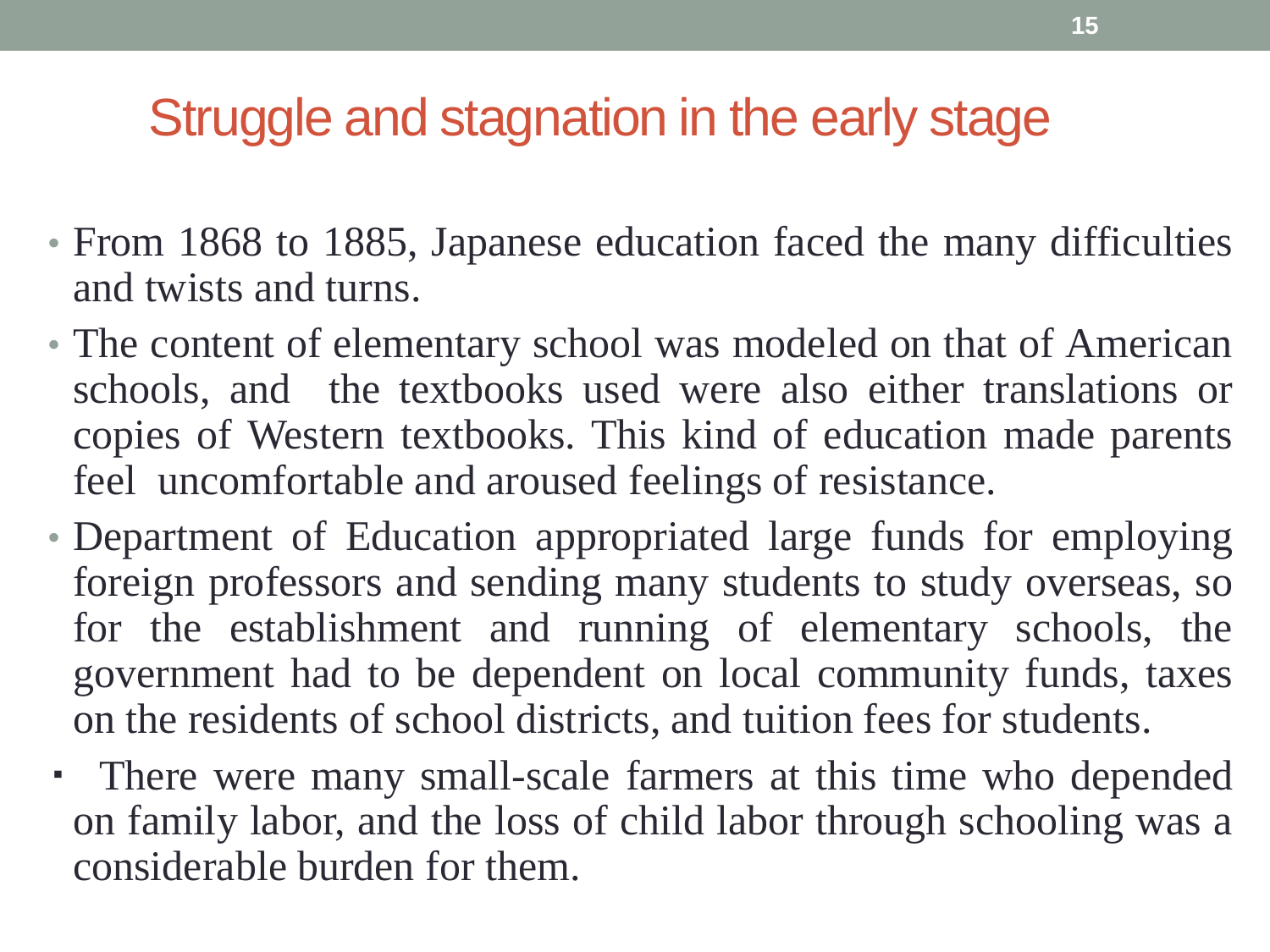#### Enrollment Rate in Elementary School : 1873-92

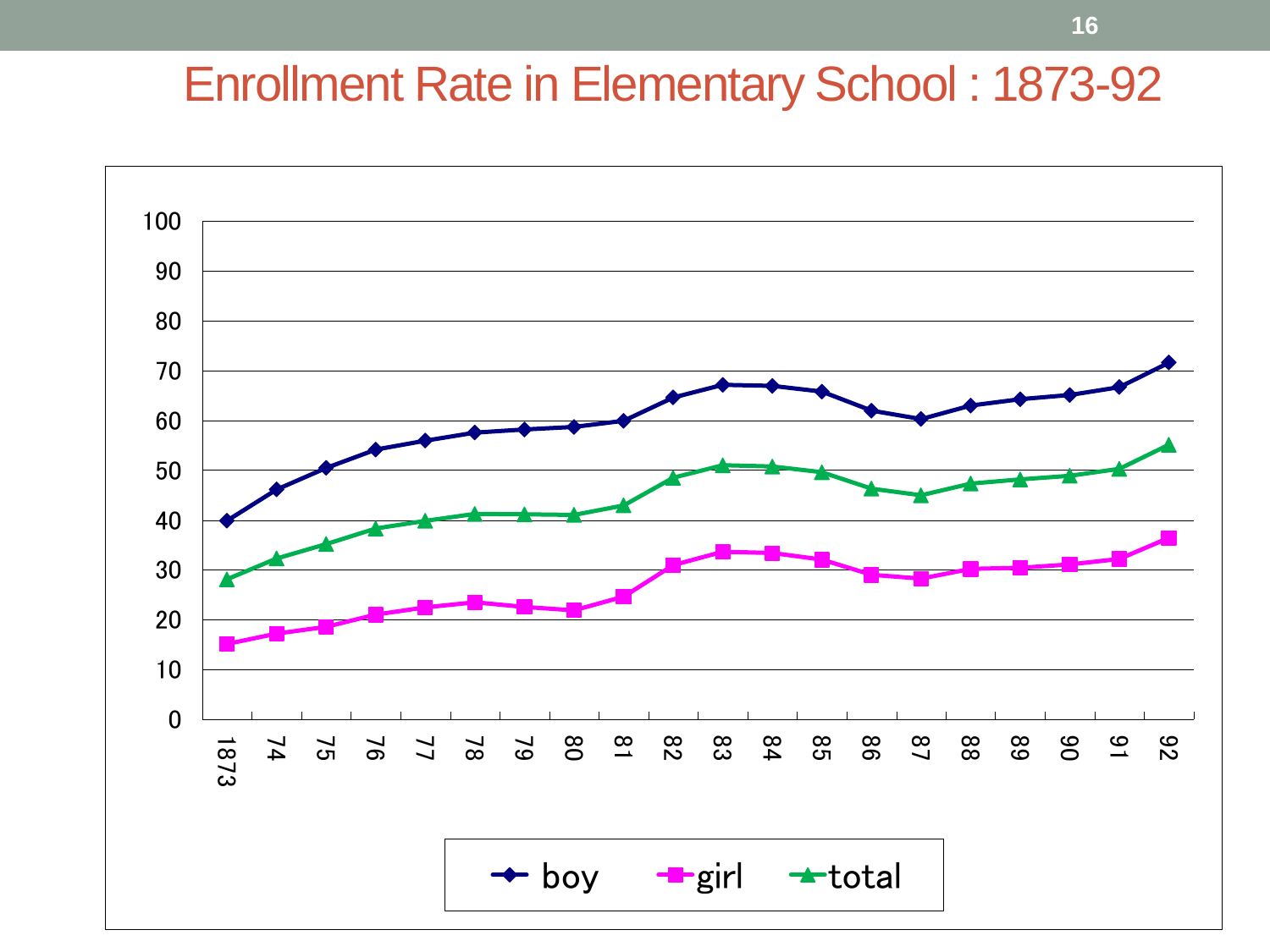#### Renewal of the governing system and nation-building based on education

- In 1885, governing structure of the central government was renewed and a cabinet system was introduced. *Itô Hirobumi* was appointed as the first Prime Minister.
- *Itô* took a initiative in drafting the Imperial Constitution of 1889 and opening the Imperial Diet in 1890. He promoted the modernization of politics and a system of constitutional monarchy stipulating supremacy of the Emperor. Along with this, government administrative structures, both central and local, were strengthened
- In keeping with this, reorganization of education was demanded. Prime Minister entrusted the matter to *Mori Arinori*, the first Minister of Education of his cabinet. *Mori* was an enlightened statesman with diplomatic experiences in USA and UK and had a strong belief on the importance of education for nation-building .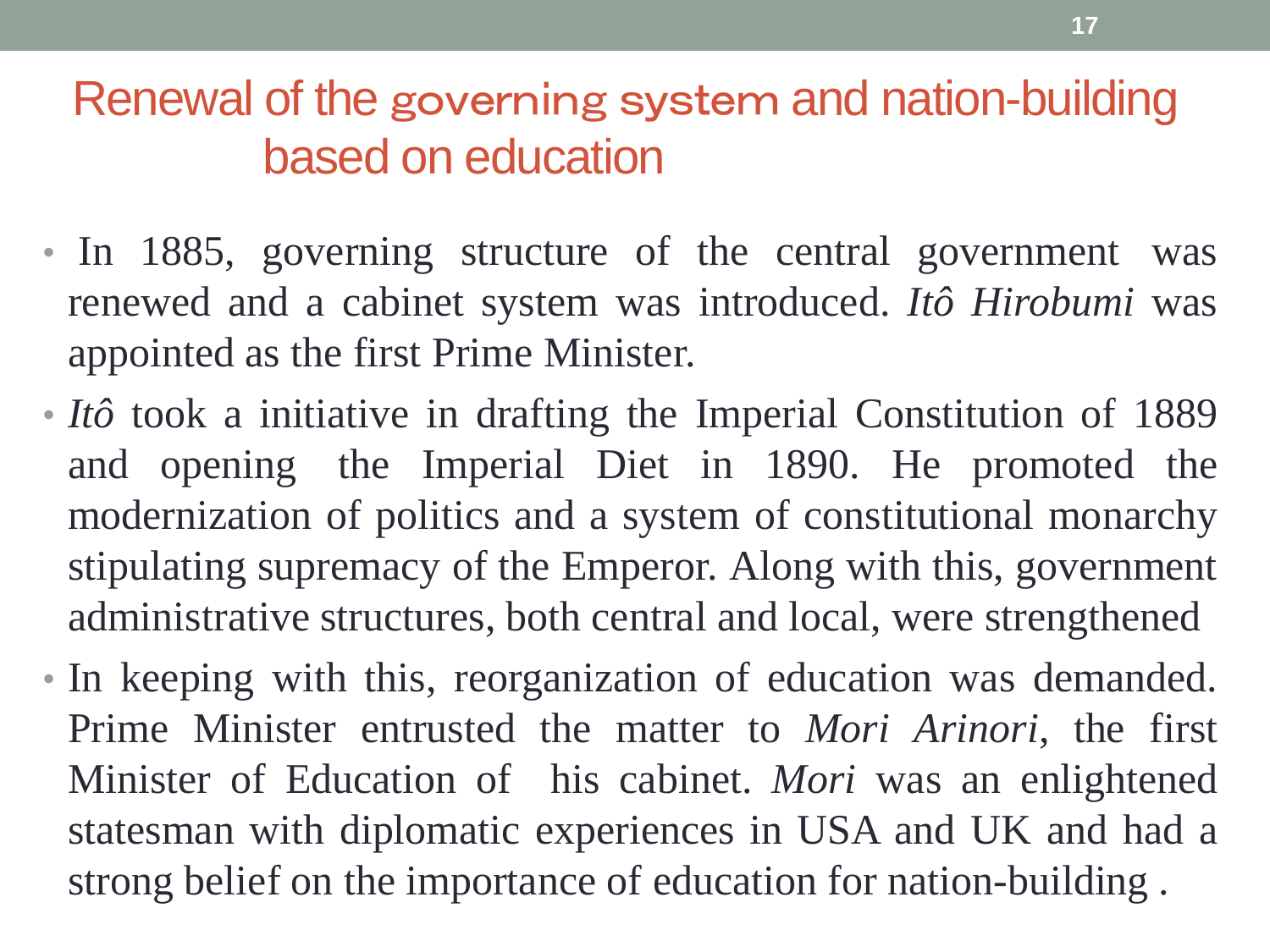# Mori Arinori, the first Minister of Education



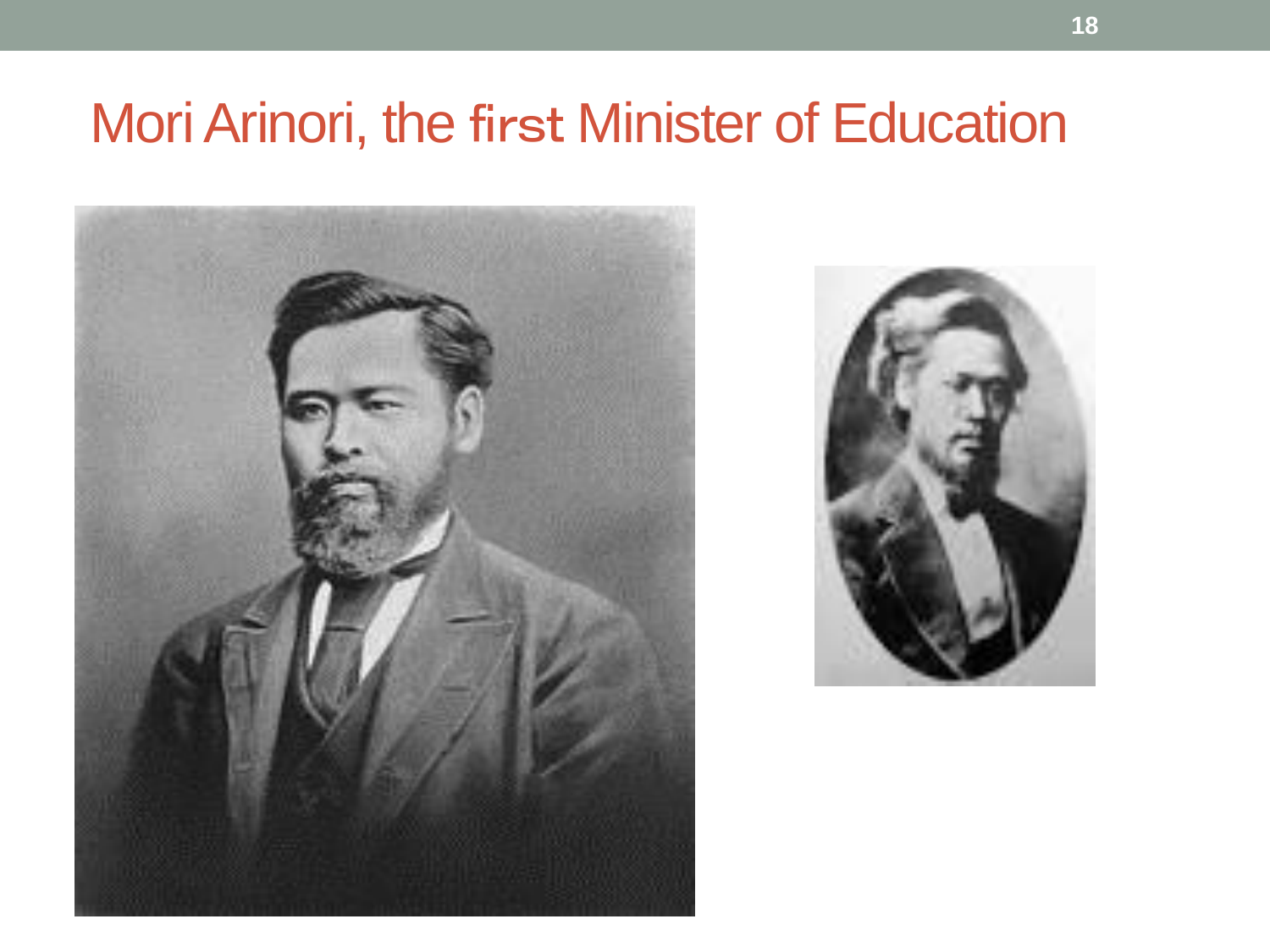### A thorough revision of the education system by Mori

- Mori reorganized and created the basic framework of an education system. In 1886, he issued four separate school orders for different parts of the educational system and arranged schools within a single structure.
- The elementary schools were identified as the training centers responsible for bringing up children to become loyal subjects of the Emperor. Attendance for the 3 or 4 years' of ordinary elementary course was imposed as a duty.
- Normal schools were identified as key institutions to inculcate all future teachers with a nationalist ideology.
- The Imperial University was identified as an institution with the purpose of training the leaders and technocrats who were to be equipped with the advanced Western knowledge and skills. The Imperial University received both privileges and a considerable amount of academic freedom.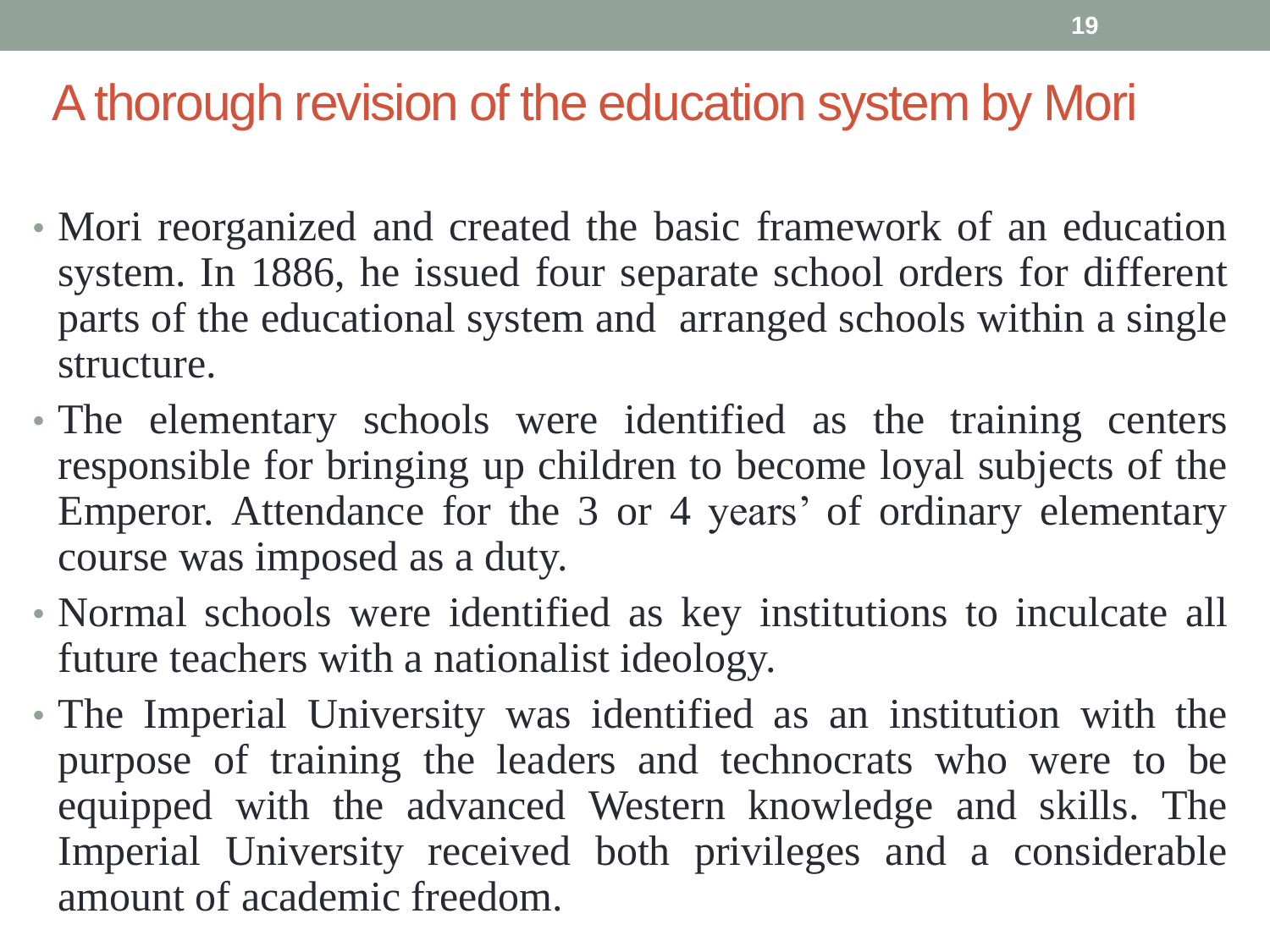## Imperial Rescript on Education

- Moral education was the subject of a controversy that persisted through the 1870s and 1880s. On one side were conservative bureaucracy in the Imperial Court, who insisted that moral education should be based on the Japanese classics and Confucianism. Opposing them was a group of practical bureaucrats who aimed at the modernization of Japan through Western learning.
- The controversy was resolved by the Imperial Rescript on Education (教育勅語) , which was issued in 1890. As it formed the basis of a national morality, the Rescript exerted a great influence on society and school until the end of the Second World War.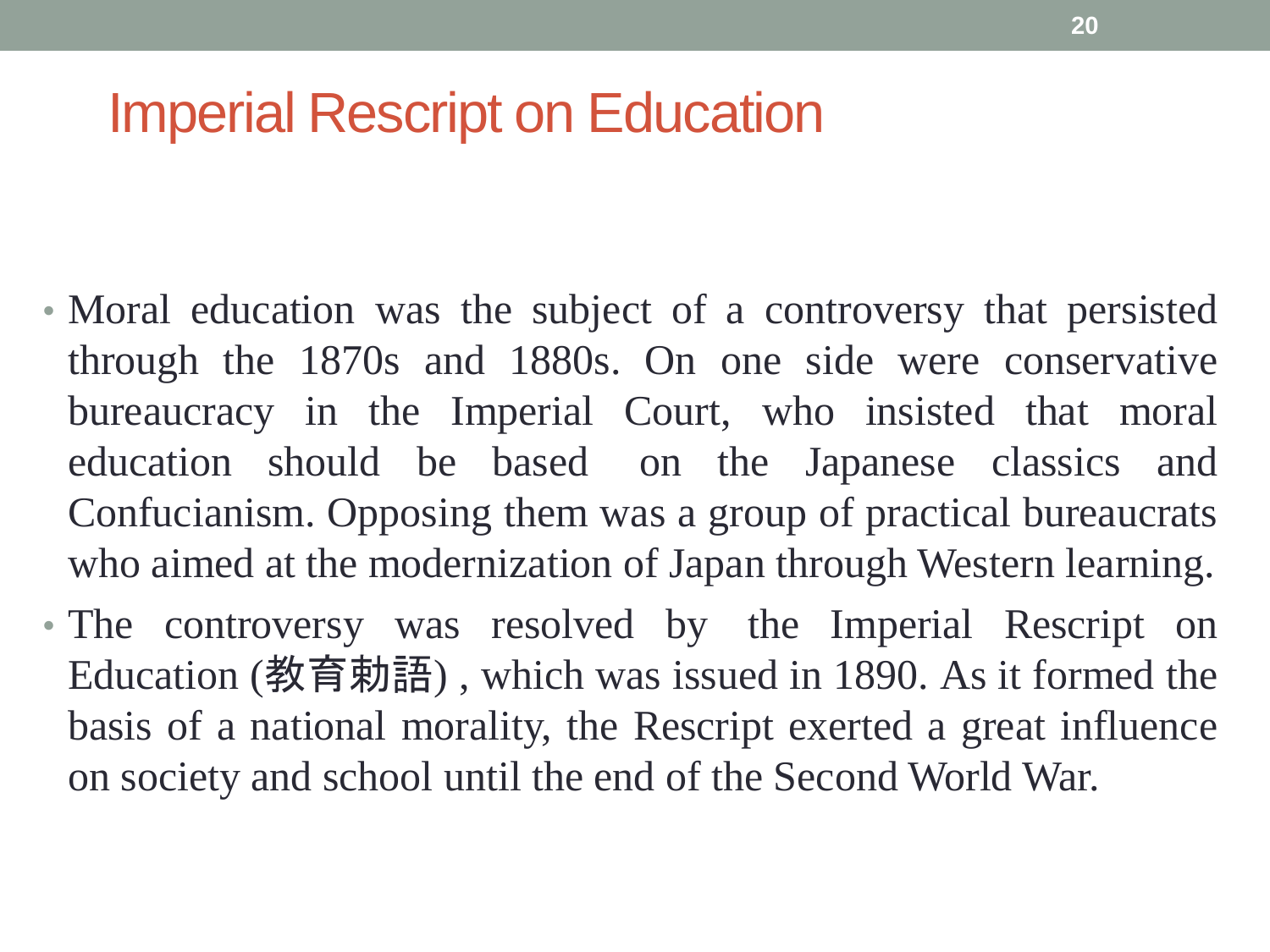## Development in the latter part of Meiji era

- The two wars in the middle period of Meiji era against China (1894- 95) and Russia (1904-1905) raised Japan's international standing and accelerated the development of her industry. These wars helped the Japanese people to realize once again the importance of education in the development of a nation.
- After the victory in the Sino-Japanese War, a nationalistic emotion and fervor rose up among the Japanese people, and they willingly began to accept the nationalistic education promoted by the government.
- In these ways, Japan's education system was rapidly improved at all levels from primary through secondary to higher education.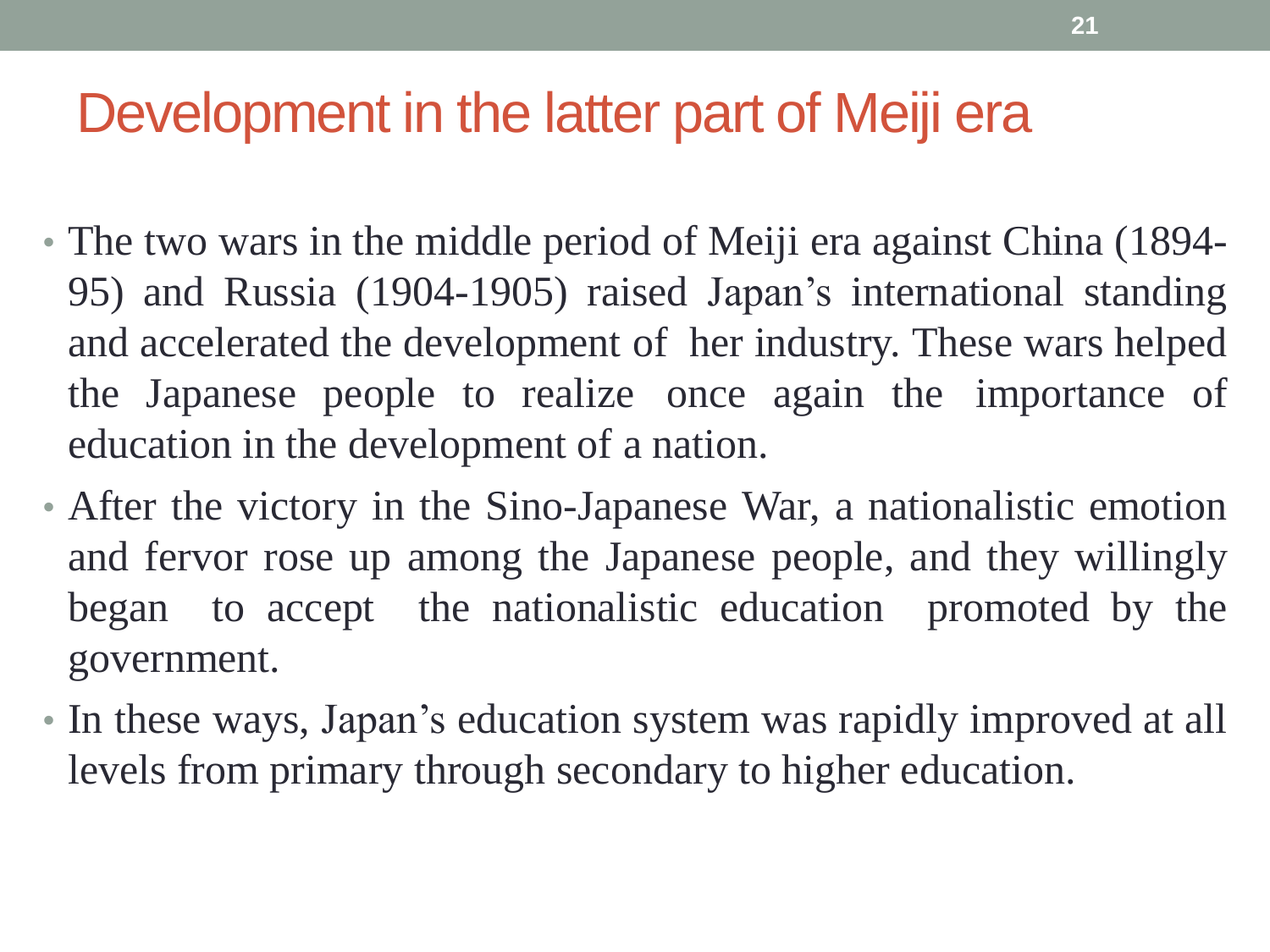### Policy for accomplishing universal primary education at around the turn of the century

- By the Third Elementary School Order in 1900, the elementary school system was almost completed.
- Attendance at the 4 years' ordinary elementary course was formally imposed as a duty on all citizens.
- Tuition fees at the elementary school were abolished .
- Delay or exemption from schooling by reason of poverty or child labor was examined more strictly.
- Employing children who did not finish the compulsory education was banned.
- The system of automatic promotion through grades was adopted and repetition and dropout in elementary school were steadily decreased.
- In the curriculum, unification of school subjects and careful selection of education contents were promoted. In 1903, the national textbook system was introduced.
- In 1907, compulsory education was extended from 4 to 6 years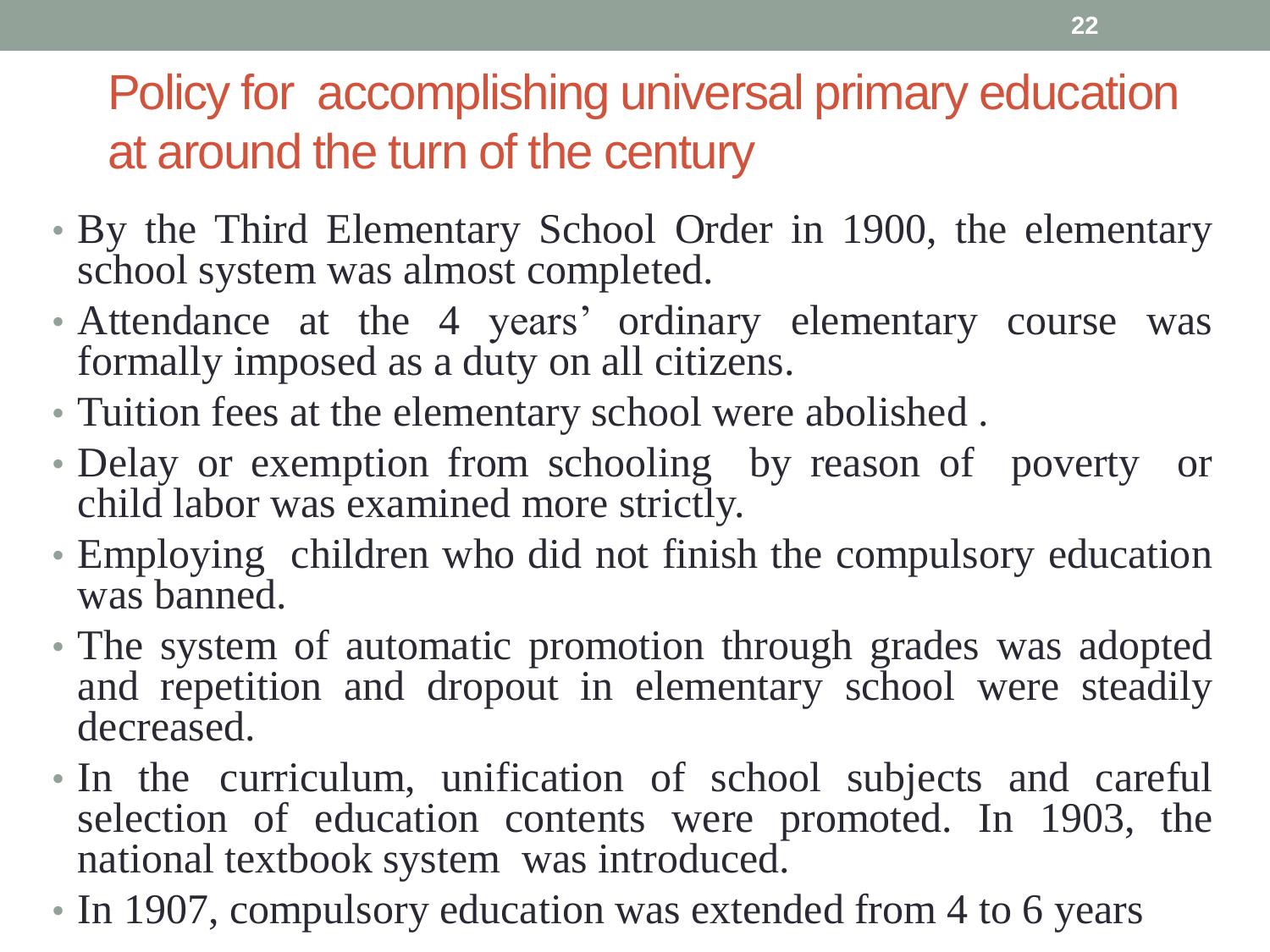#### Diversification of the secondary education system

- Aiming at providing a structure at secondary education level, the government issued in 1899 the Vocational School Order and the Girls' High School Order.
- Through these Orders, secondary education was established as a tripartite system, consisting of middle schools for boys (中学校), girls' high schools (高等女学校) , and practical vocational schools (実業学校) .
- The Vocational School Order was applied to secondary schools for industry, agriculture, commerce, mercantile marine, and practical vocational skills.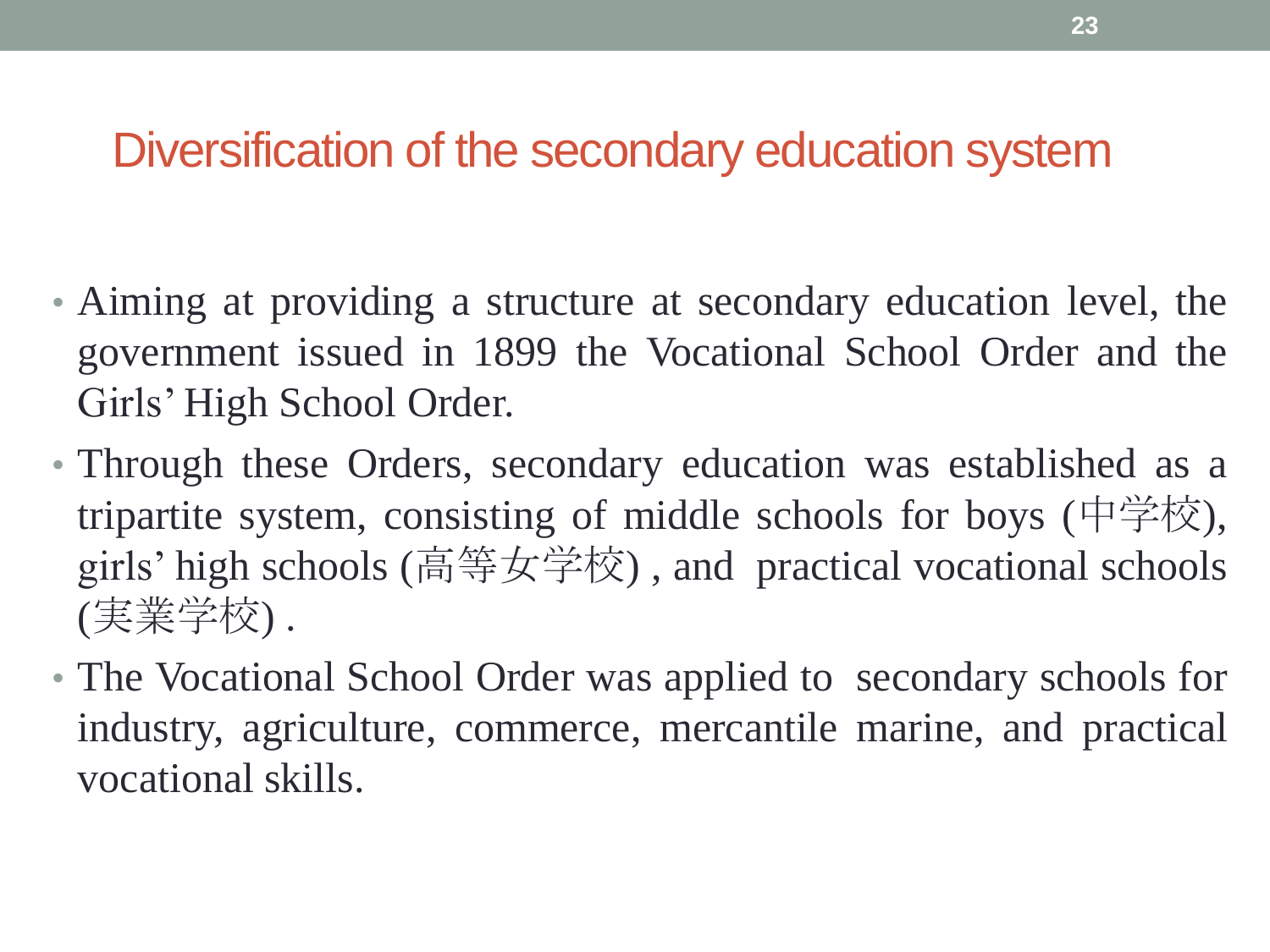## Development of Higher Education system

• In 1903 the government issued Professional College Order. In the professional colleges (専門学校), graduates from a middle school or girls' high school took three years' specialized training in the disciplines such as law, medicine, engineering, commerce,

 pharmacology, and others. Some professional colleges for women were also established.

- In 1897, a second imperial university was established in Kyoto, and others followed, in 1907 in Sendai, in 1910 in Fukuoka.
- In 1918, the University Order was promulgated. Under this Order, approval was given for the establishment of single-subject public universities (medical, engineering, commercial etc.) and private universities.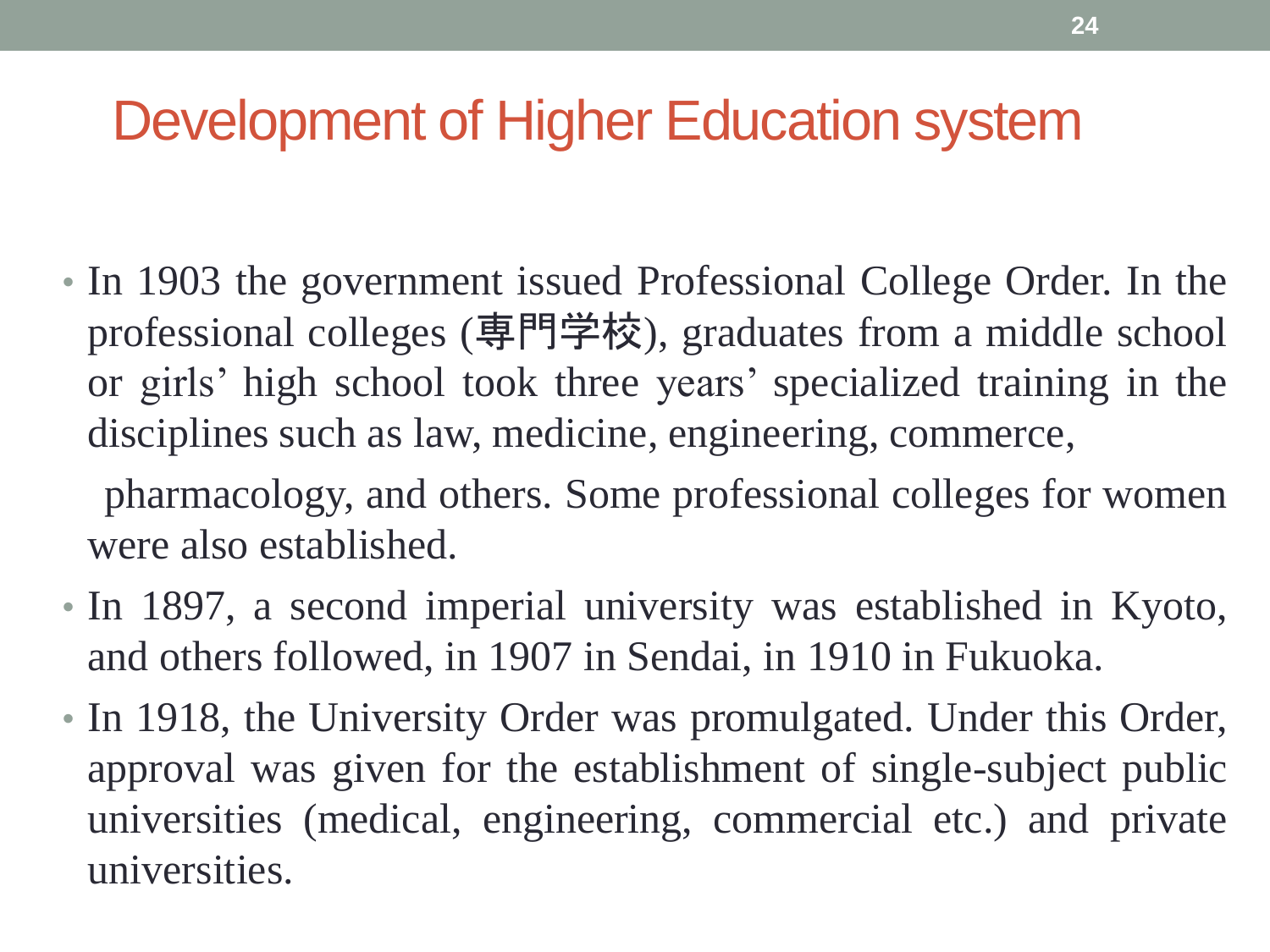# Establishment of Japanese Education System in the Pre-War Period

- Japan had almost established a full-fledged national education system by the time of 1920 or in about fifty years from the introduction of modern education.
- After this time on, reproduction of new illiterate youths was virtually eradicated.
- In addition to the initial conditions mentioned at first, there would be other Socio-political factors that would support the rapid development in Japan.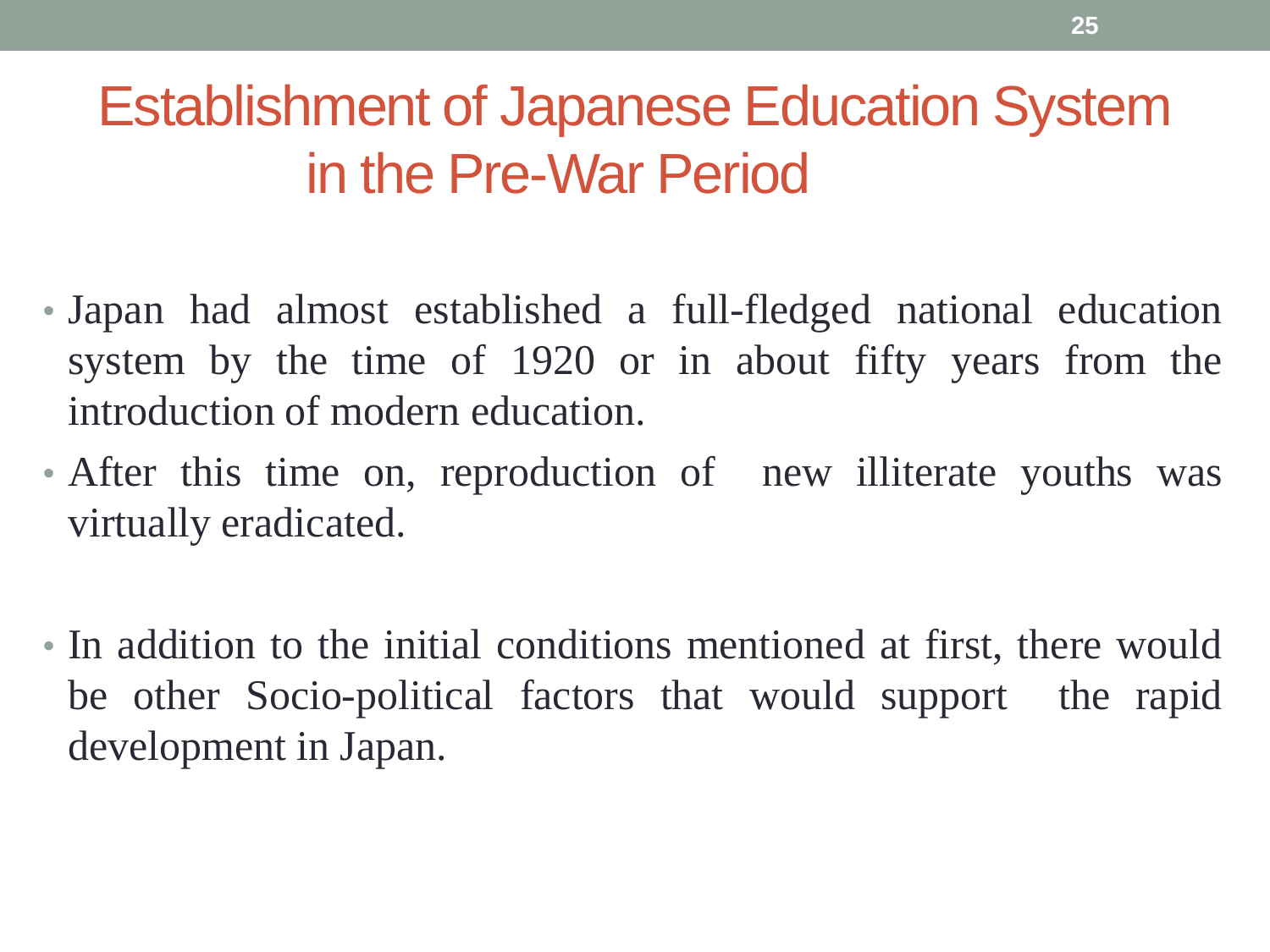### (6)A firm belief and vision of the political leaders

- Some political leaders of Meiji era had a firm belief on the importance of education in the process of national development.
- Although there was a controversy among them concerning the orientation of education policy, for example, between the progressive-pragmatic line of *Kido Takayosi, Itô Hirobumi, Mori Arinori, Inoue Kowasi* and the conservative line of *Motoda Nagazane, Yamagata Aritomo*, they shared the belief in education and long-range vision on the development of education.

#### 「教育立国論」=「教育は国家百年の大計」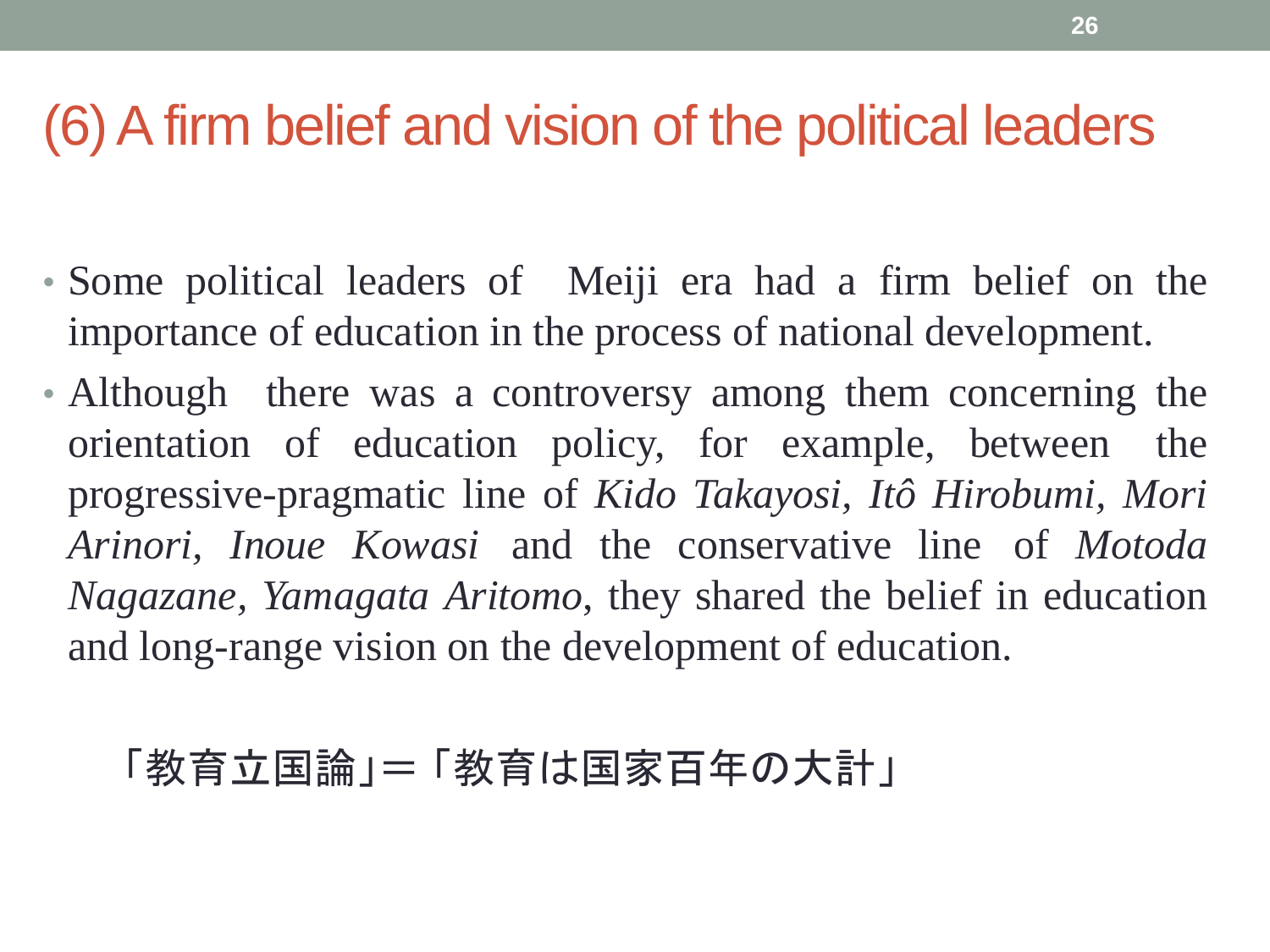#### (7) Innovative attitude of education world

• Japanese teachers and educators were eager and always sensitive toward searching and introducing the new theories and teaching methods of foreign countries. They sometimes contrived to adapt them to Japanese environments. (※)

※ e.g. Pestalozzian pedagogy from US, Herbartian teaching method from Germany in Meiji era. John Dewey's "School and Society" was translated into Japanese in 1901(M34) and New Education movement was adopted from US and Europe in Taishô era.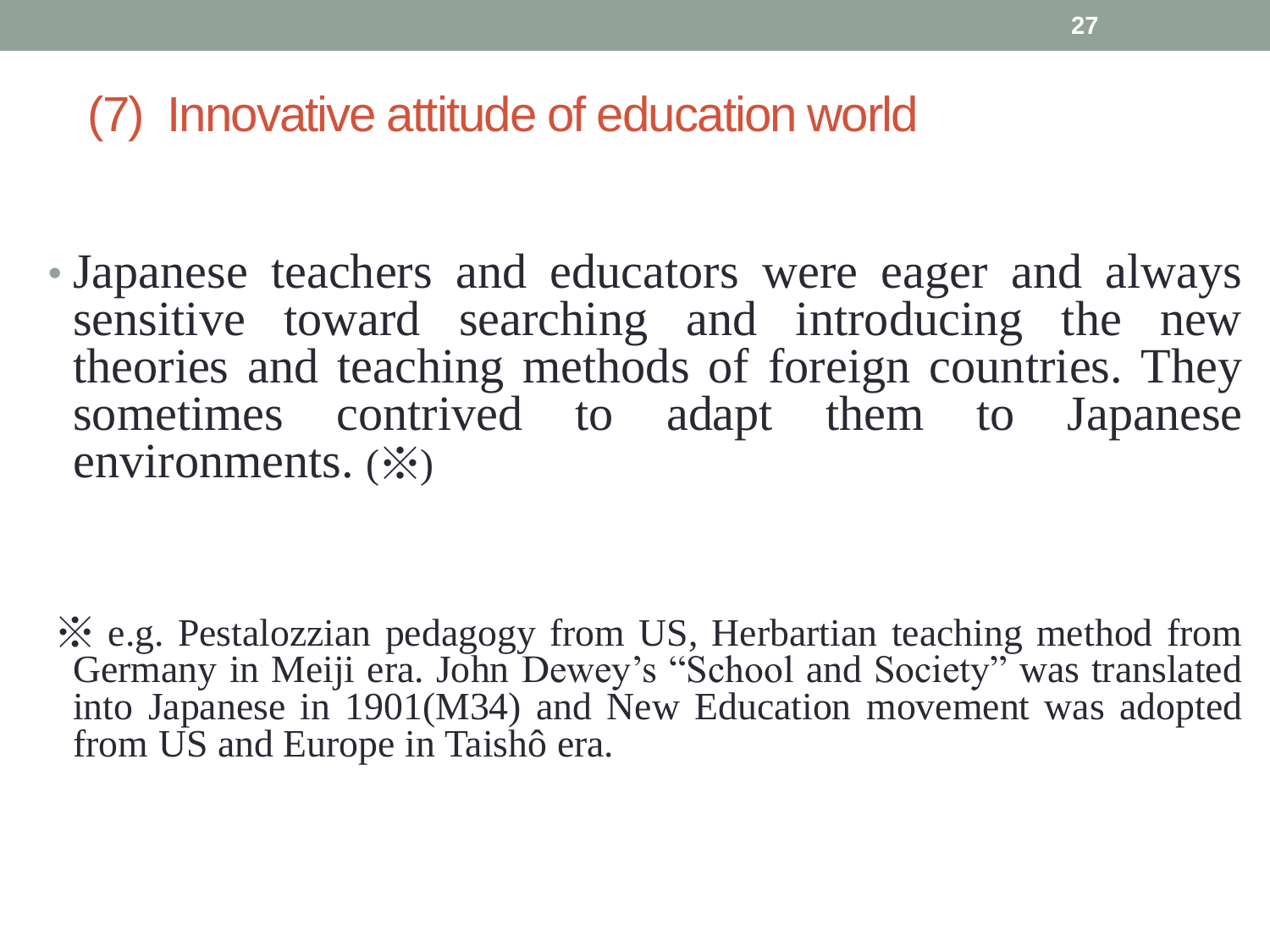# (8) Cultural tradition of respecting teachers

• In general, the teaching profession was looked on with respect and gratitude by parents and the public at large. Almost all the teachers eagerly dedicated to their works and seemed to have a pride in their work and have high professional ethics.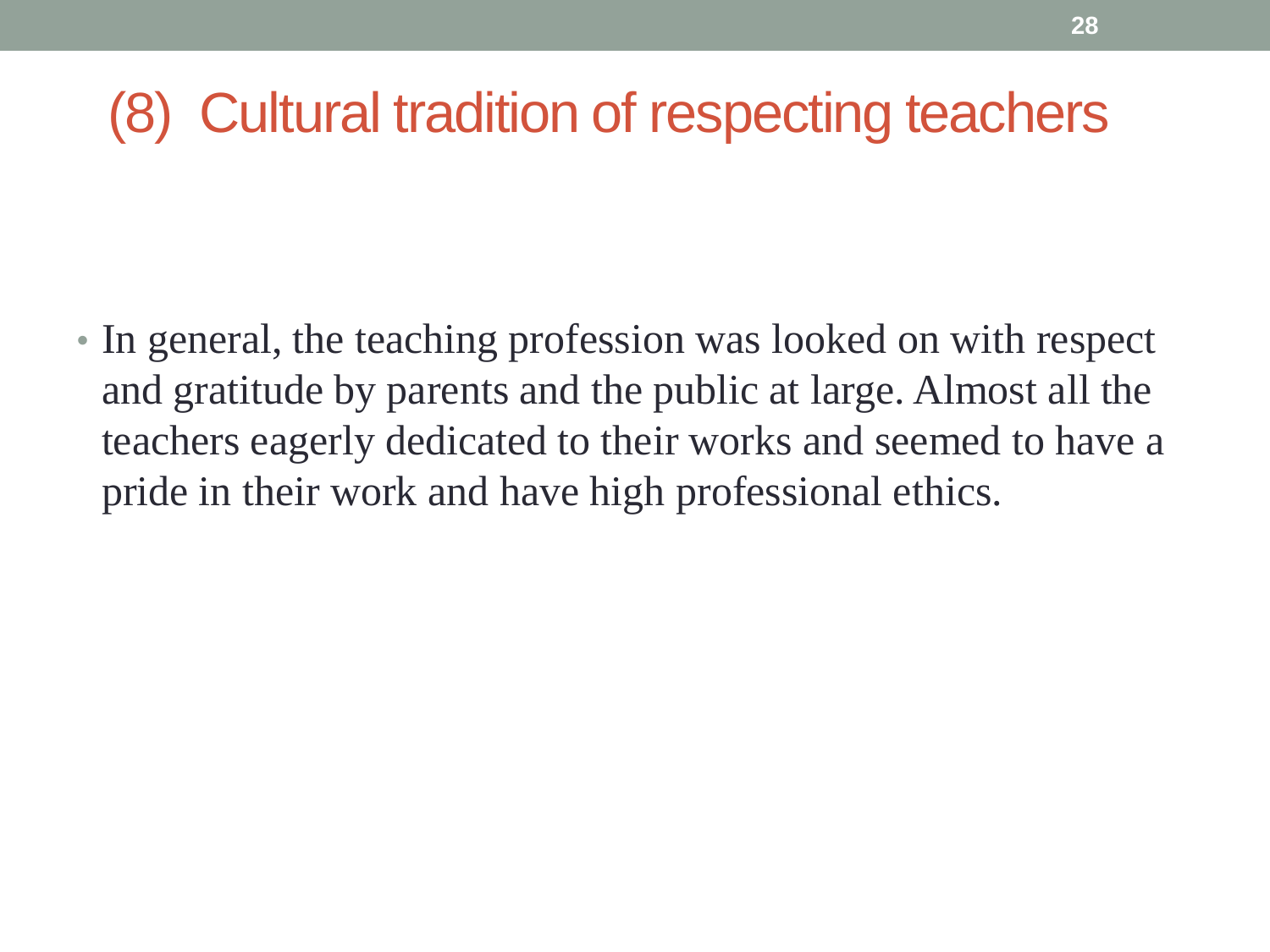### (9) Establishment of efficient education administration system

• From the point of efficiency, Japan had already created a very efficient net-work of educational administration before the Second World War, essentially on the basis that the compulsory education was a municipal responsibility, secondary education was a prefectural responsibility, and higher education was a national responsibility. Japanese system combined the centralized decision-making and virtually decentralized implementation process.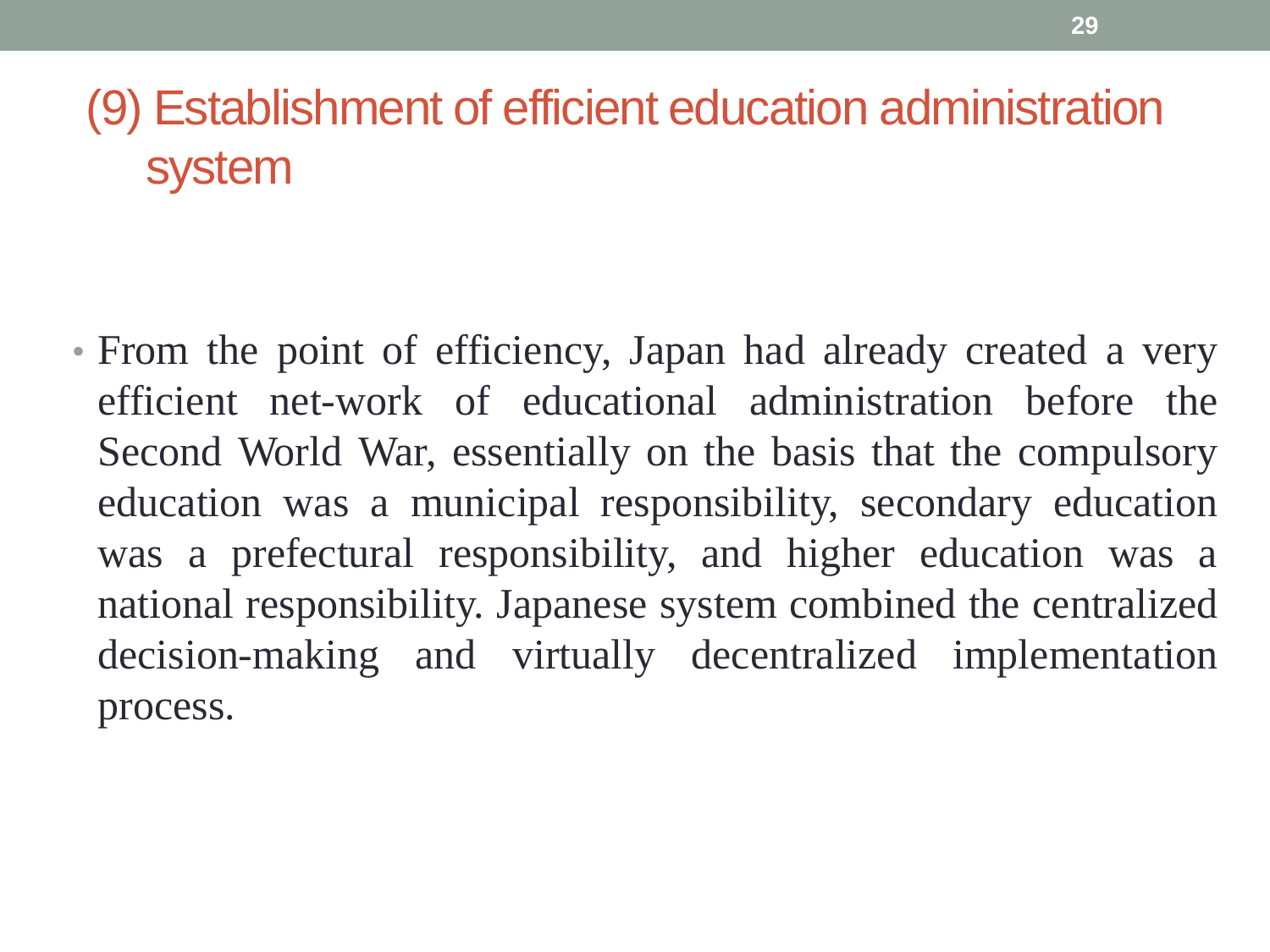#### (10) Mobilization of private sector for quantitative expansion

• While in compulsory education level, public schools virtually monopolized, private sector had substantial share for providing educational services in the fields of vocational and technical education, and higher education.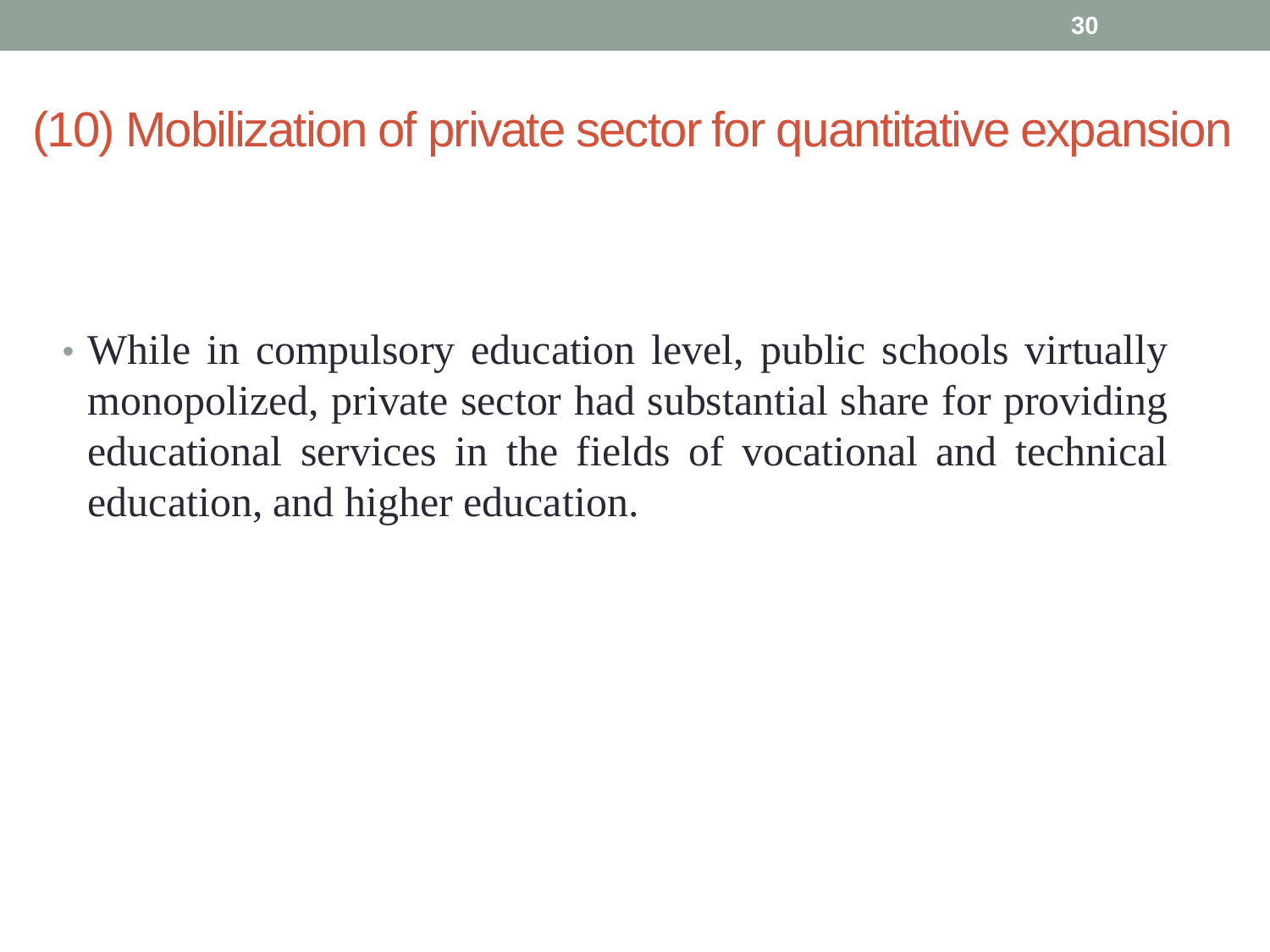## Final Comments

- It would be impossible to make Japanese education as a model for the developing countries by reason of the difference in initial conditions.
- However, it would be possible to give some suggestion, lesson and message to them for their practical use.
- Neither to be arrogant nor self-critical, but I have a pride inwardly in Japanese educational experience.